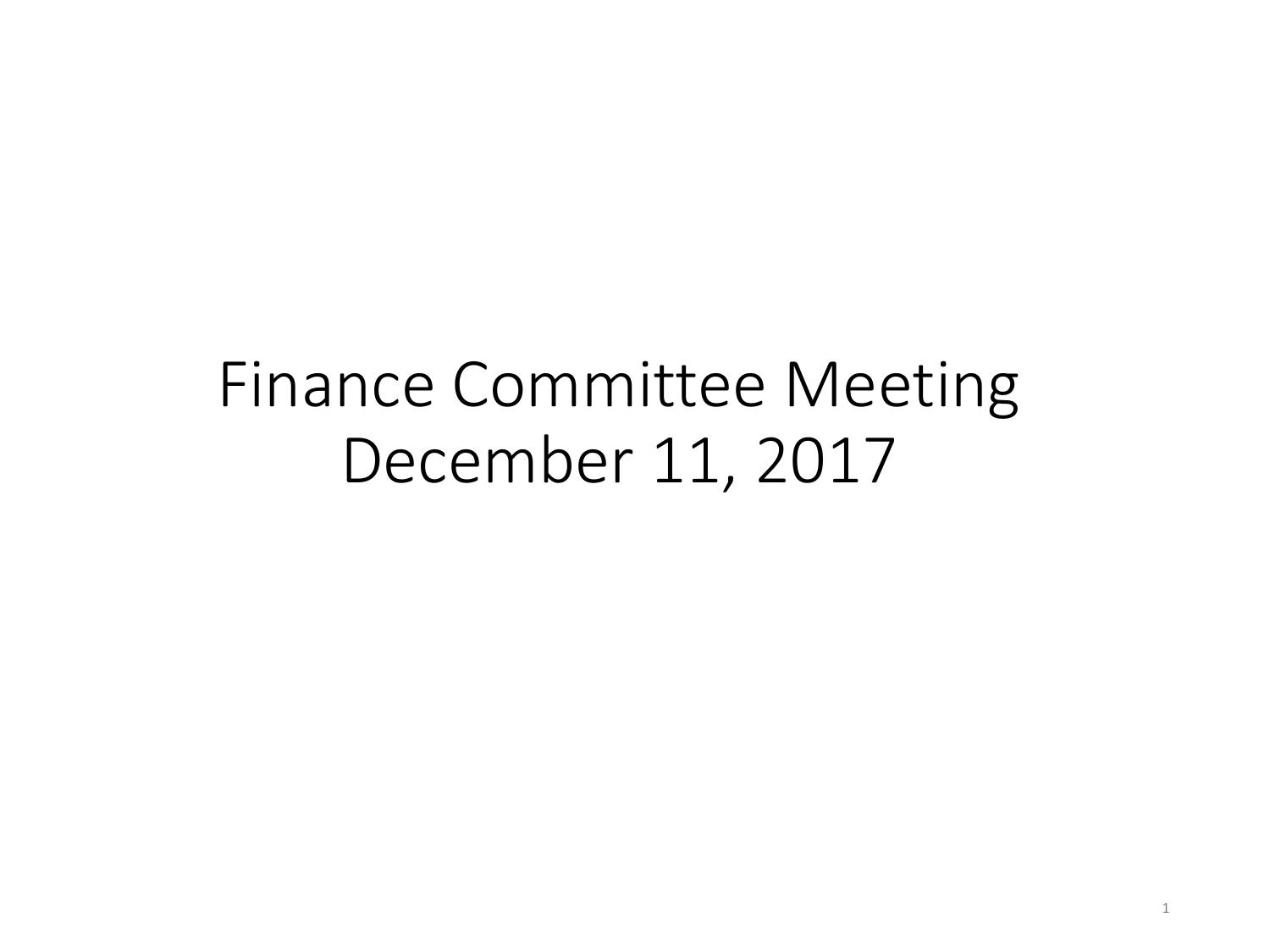# Meeting Agenda

- 1. 2018-19 General Fund Budget
	- 1. Act 1 Resolution
	- 2. 2017-18 Projected Outcome
	- 3. 2018-19 Proposed Budget
		- 2.8% millage rate increase
	- 2. Citizen Participation on Finance Committee
	- 3. Items from the Committee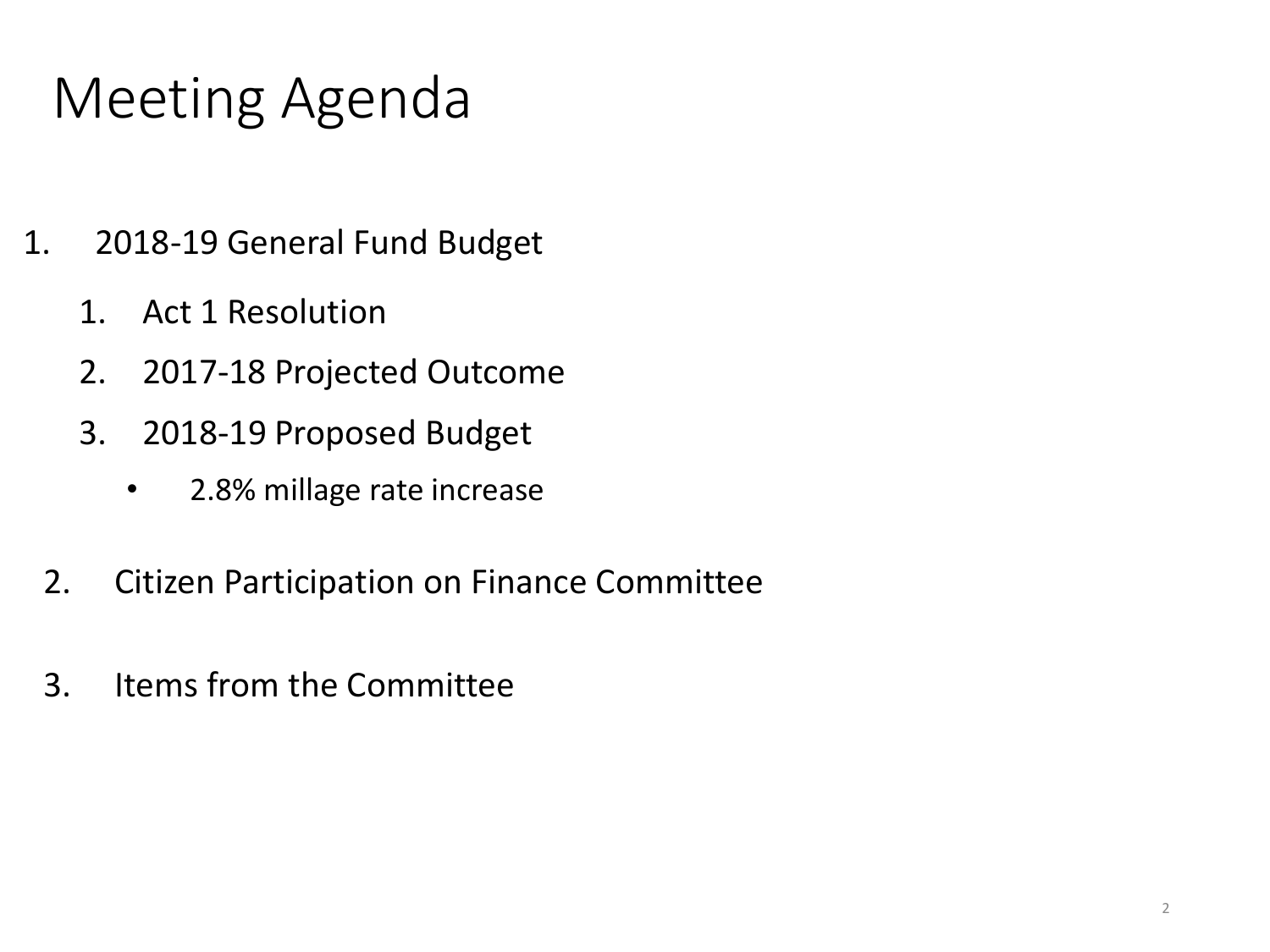# 2018-19 General Fund Budget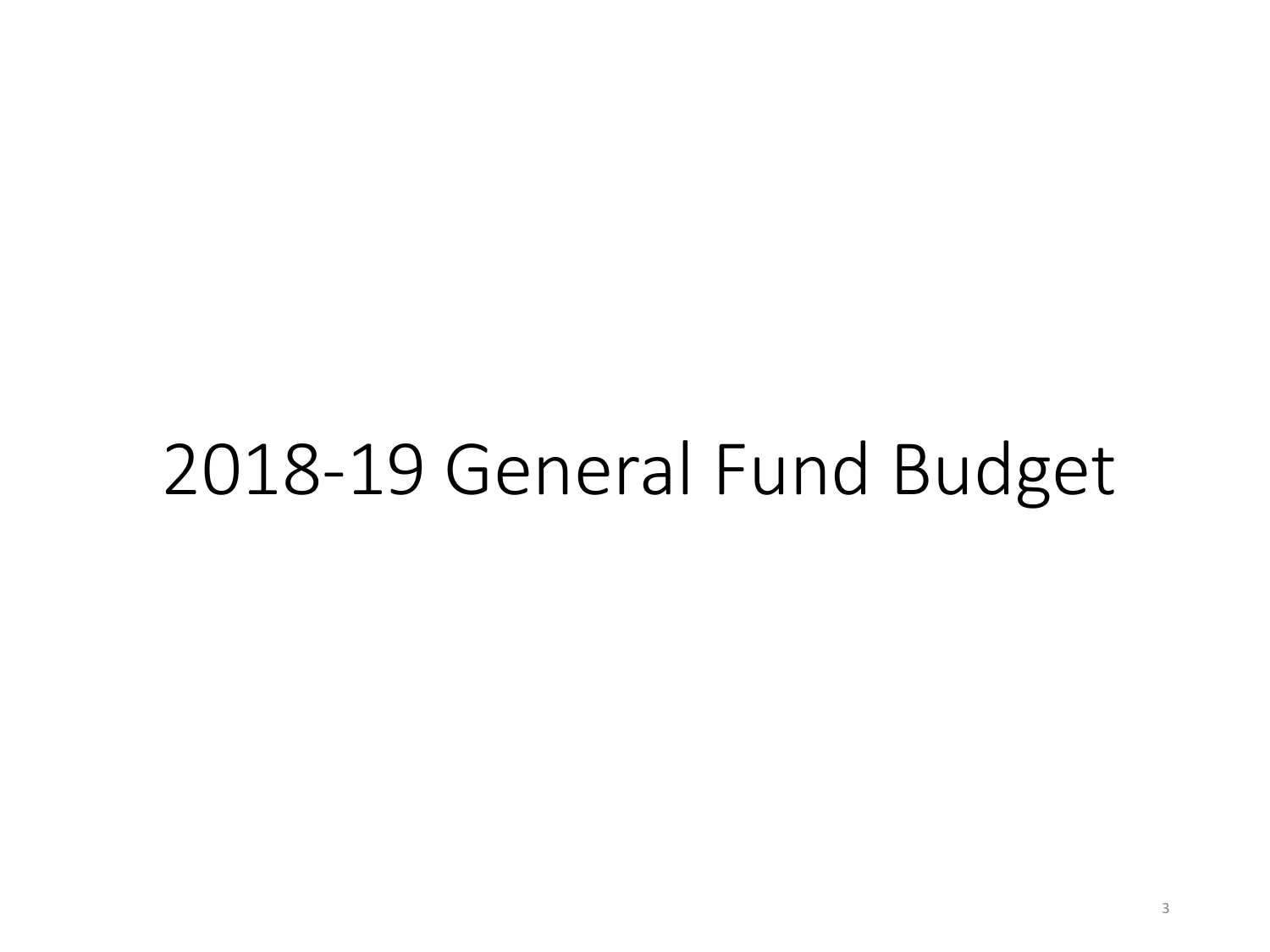### Act 1 Resolution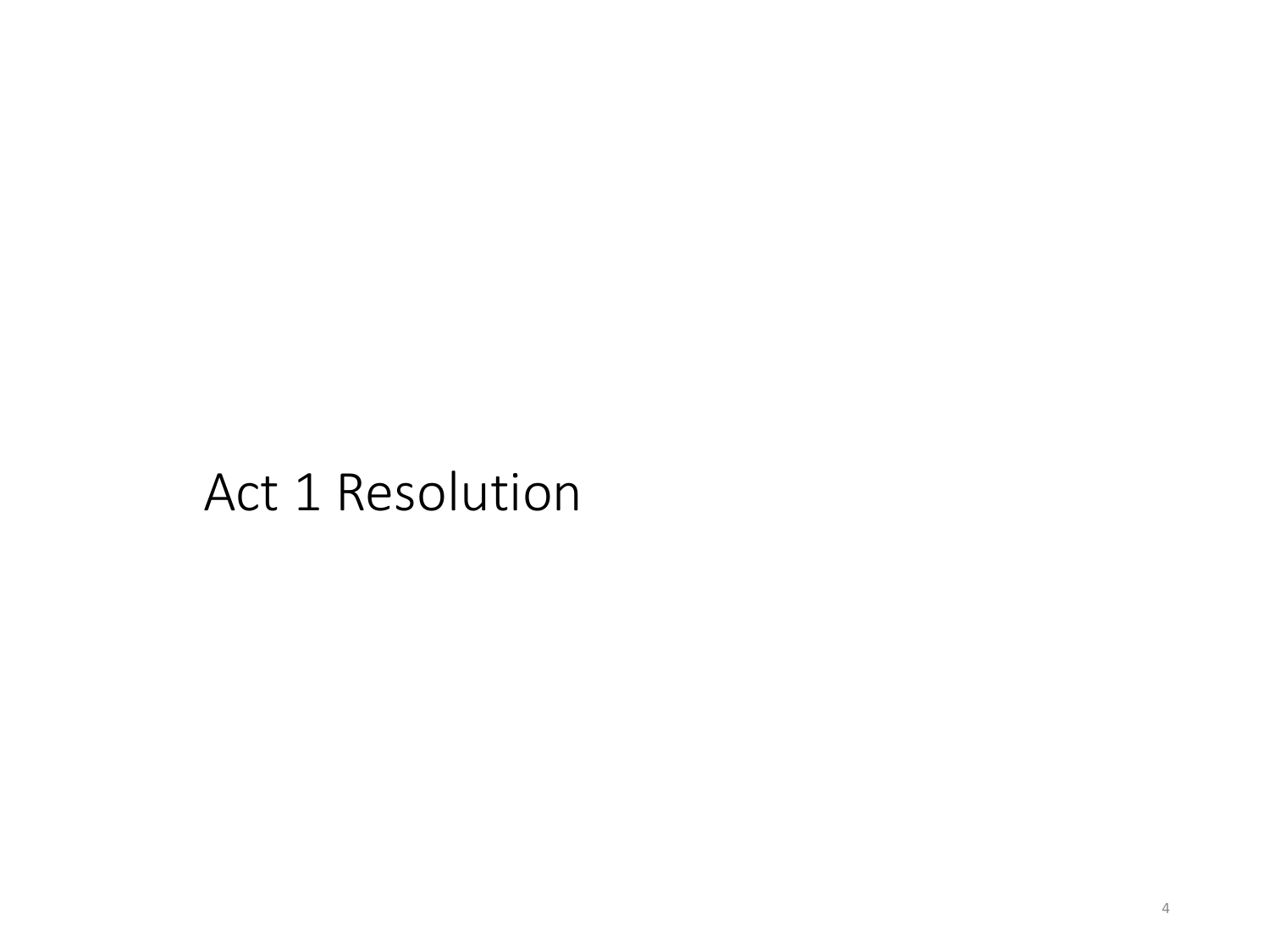# 2018-19 General Fund Budget – Act 1 Preliminary Budget or Resolution

- •Upcoming 2018-19 budget deadlines:
	- January 16, 2018: deadline to adopt resolution indicating that the district will not raise the rate of tax by more than its index (or date by which 2018-19 preliminary budget must be available for public inspection).
		- The 2018-19 base index is 2.4%.
		- Lampeter-Strasburg School District's 2018-19 adjusted index is 2.8%.
	- February 5, 2018 Board Meeting: deadline to adopt a 2018-19 preliminary budget (if a resolution has not been adopted).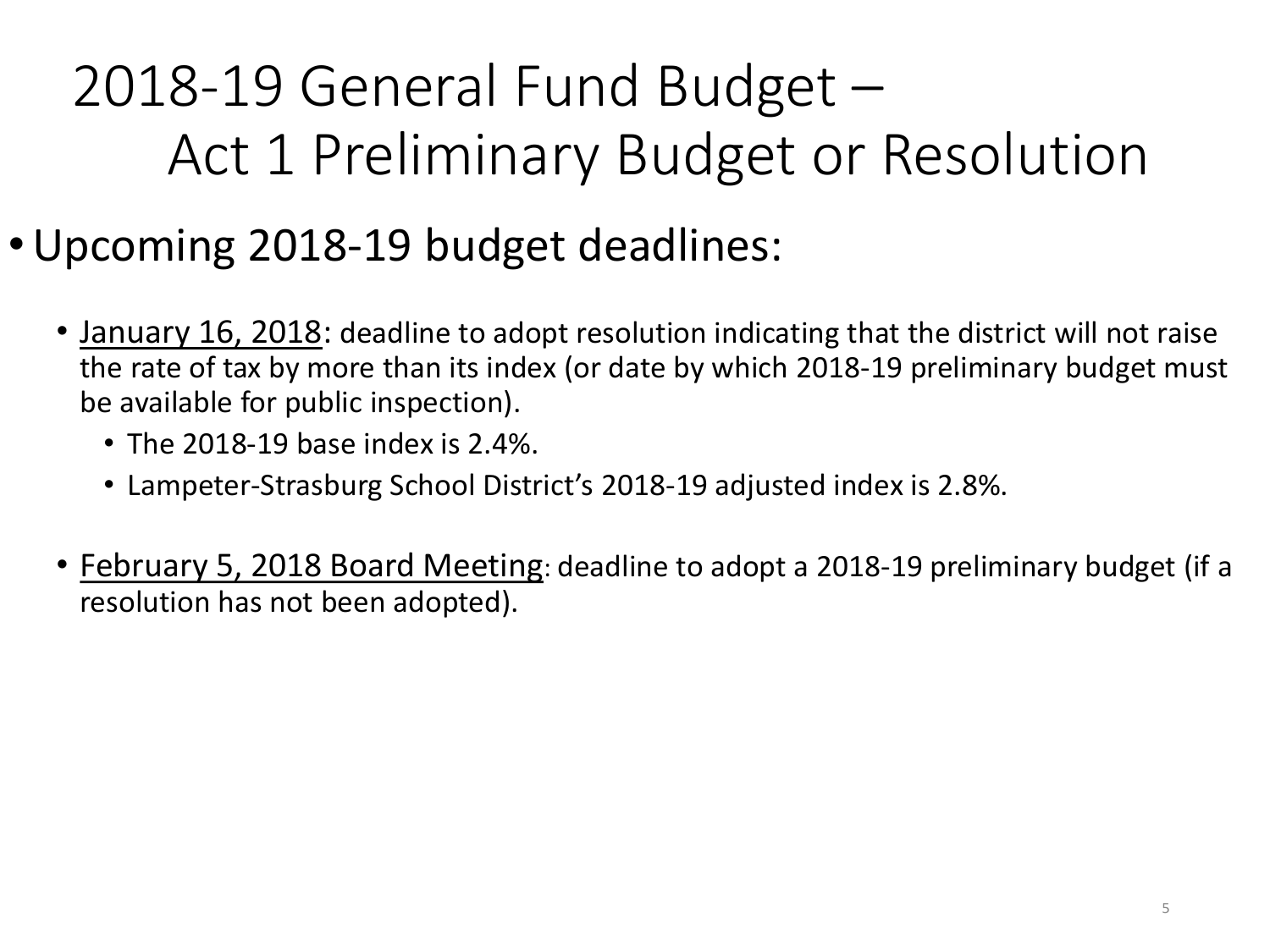### 2018-19 General Fund Budget – Act 1 Resolution – cont.

#### **A RESOLUTION OF THE LAMPETER-STRASBURG SCHOOL DISTRICT, COUNTY OF LANCASTER, COMMONWEALTH OF PENNSYLVANIA CERTIFYING THAT THE SCHOOL DISTRICT WILL NOT RAISE ANY TAX RATE BY MORE THAN 2.8%.**

WHEREAS, under Section 311(a) of the Taxpayer Relief Act of Special Session No. 1 of 2005 ("Act"), the Board of School Directors ("Board") of the Lampeter-Strasburg School District ("School District") is required to prepare and adopt a preliminary budget for the 2018/2019 fiscal year of the School District on or before February 14, 2018;

WHEREAS, under Section 311(d) of the Act, the Board is not subject to Section 311(a) of the Act, provided that the Board adopts a resolution stating that the Board will not increase any tax rate by more than the Index for the School District, as defined under the Act and determined by the Pennsylvania Department of Education ("Department");

WHEREAS, the Index for the School District for the 2018/2019 fiscal year of the School District is 2.8%;

WHEREAS, the Board has determined that there will be no increase in the rate of any tax imposed by the School District in excess of the above Index for the 2018/2019 fiscal year of the School District;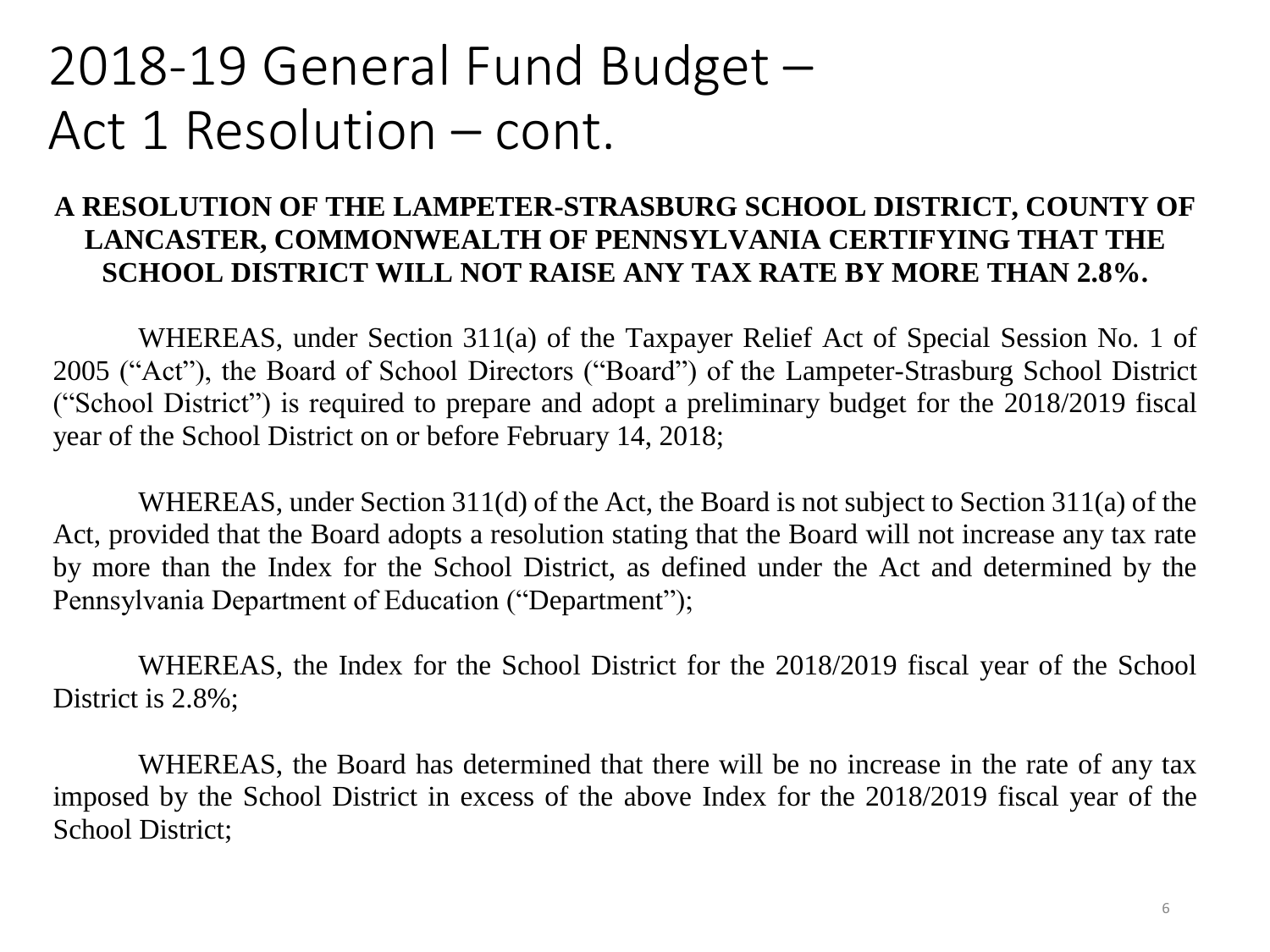## 2017-18 General Fund Budget – Act 1 Resolution – cont.

NOW THEREFORE BE IT RESOLVED as follows:

1. The Board certifies that it will not raise the rate of any tax for the support of the School District for the 2018/2019 fiscal year of the School District by more than the Index of 2.8% established by the Department for the School District;

2. The Board certifies that the School District will comply with the procedures as set forth in Section 687 of the Public School Code of 1949 as it relates to the adoption of its proposed and final annual budgets for the 2018/2019 fiscal year of the School District;

3. The Board certifies that increasing any tax at a rate less than or equal to the above Index of 2.8% will be sufficient to balance its final budget for the 2018/2019 fiscal year of the School District;

4. The Board certifies that the School District will submit information on a proposed increase in the rate of any tax levied for the support of the School District to the Department on a uniform form prepared by the Department no later than five (5) days after the adoption of this Resolution;

5. The Board certifiesthat a copy of this Resolution will be sent to the Department no later than five (5) days after the adoption of this Resolution; and

6. The Board acknowledges that the School District shall not be eligible to seek referendum exceptions under Section 333(f) of the Act.

We hereby certify that the foregoing is a true and correct copy of a Resolution adopted by the Board at a meeting thereof duly and legally held on the 16th of January 2018.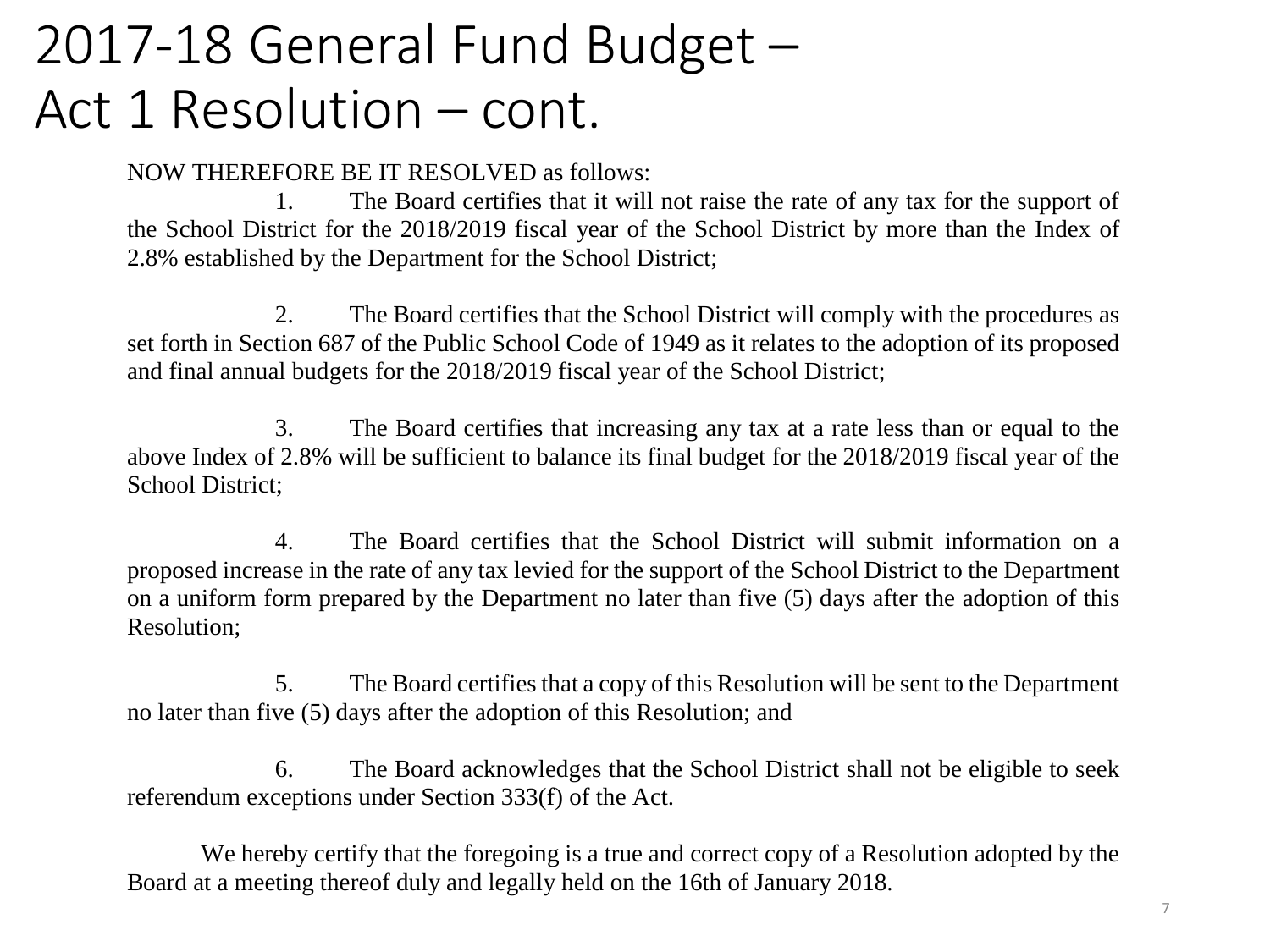### 2017-18 Projected Outcome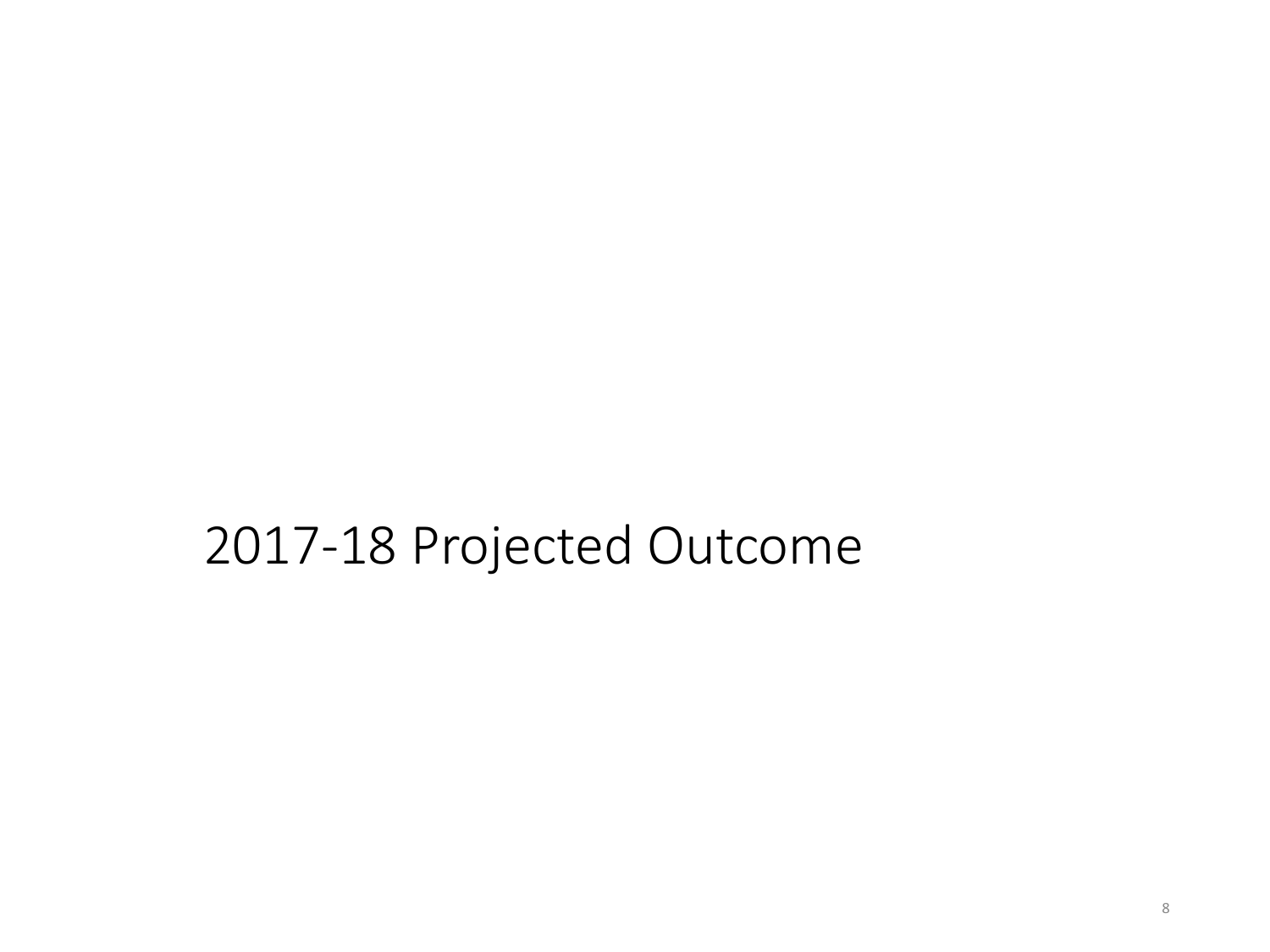### 2017-18 Projected Outcome

|                                         |               |             |                      | %                                        |  |
|-----------------------------------------|---------------|-------------|----------------------|------------------------------------------|--|
|                                         | 2017-18       | 2017-18     |                      | Variance                                 |  |
|                                         | <b>Budget</b> | Projected   | Difference to Budget |                                          |  |
| <b>Total Fund Balance - Beginning</b>   | 6,180,430     | 6,180,430   |                      |                                          |  |
| Revenue:                                |               |             |                      |                                          |  |
| Local                                   | 38,719,380    | 39,034,610  | 315,230              | 0.81%                                    |  |
| <b>State</b>                            | 12,273,040    | 12,205,170  | (67, 870)            | $-0.55%$                                 |  |
| Federal                                 | 470,890       | 470,890     |                      | 0.00%                                    |  |
| <b>Other Financing Sources</b>          | $\pmb{0}$     | 0           |                      |                                          |  |
| Total:                                  | 51,463,310    | 51,710,670  | 247,360              | 0.48%                                    |  |
|                                         |               |             |                      |                                          |  |
| <b>Expenditures</b>                     | 51,842,040    | 51,212,010  |                      |                                          |  |
| <b>Transfer to Capital Reserve</b>      | 0             | 77,000      |                      |                                          |  |
| <b>Total Expenditures and Transfers</b> | 51,842,040    | 51,289,010  | 553,030              | 1.07%                                    |  |
| <b>Operating Balance:</b>               | (378, 730)    | 421,660     |                      |                                          |  |
| Use of PSERS Stabilization Fund         | 0             | $\mathbf 0$ |                      |                                          |  |
| <b>Net Operating Balance:</b>           | (378, 730)    | 421,660     |                      |                                          |  |
| <b>Total Fund Balance - Ending</b>      | 5,801,700     | 6,602,090   |                      |                                          |  |
| <b>Assigned for Retirement</b>          | 1,300,000     | 1,300,000   |                      |                                          |  |
| <b>Assigned for Lost Appeals</b>        | 470,000       | 176,780     |                      | (reduced by appeals paid during 2017-18) |  |
| <b>Assigned for Technology</b>          | 554,000       | 554,000     |                      |                                          |  |
| <b>Unassigned Fund Balance</b>          | 3,477,700     | 4,571,310   |                      |                                          |  |
| <b>Total Fund Balance</b>               | 5,801,700     | 6,602,090   |                      |                                          |  |

#### ( ) = Unfavorable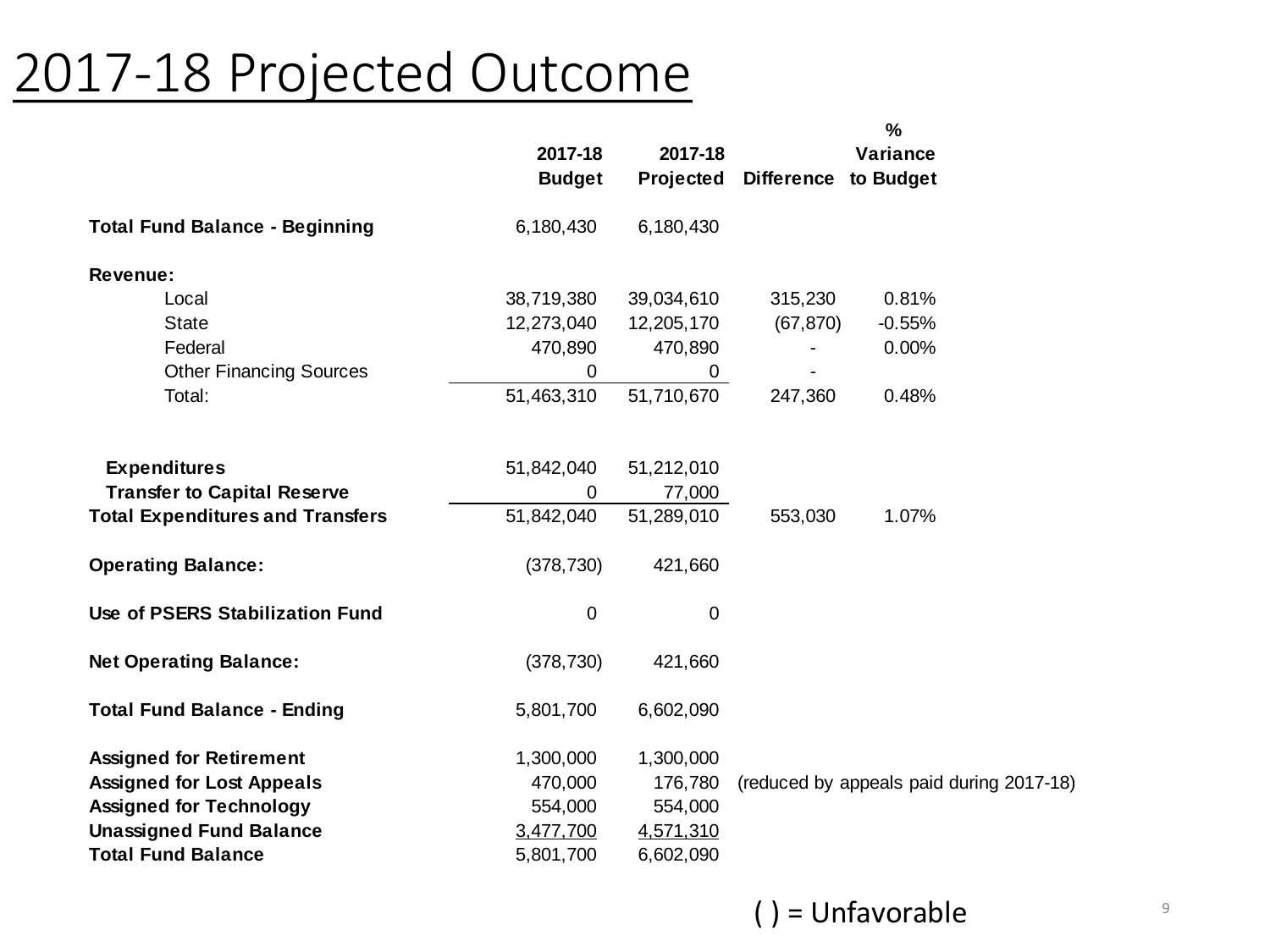#### 2017-18 Projected Outcome – cont. Revenue Differences

|                                         |           | %         |                                 |
|-----------------------------------------|-----------|-----------|---------------------------------|
|                                         |           | Variance  |                                 |
| <b>Revenue Type</b>                     | Amount    | to Budget | <b>Comments</b>                 |
|                                         |           |           |                                 |
| Real Estate and Interim Taxes           | 145,550   | 0.43%     |                                 |
| Earned Income Taxes                     | 19,750    | 0.64%     | information received from LCTCB |
| Del Tax, Transf Tax, Public Utility Tax | 77,390    | 7.59%     |                                 |
| Other Local Revenue                     | 72,540    | 8.38%     |                                 |
| <b>Basic Education Subsidy</b>          | 6,550     | 0.16%     | Actual subsidy from PDE         |
| <b>Special Education</b>                | (33,000)  | $-2.31%$  | Actual subsidy from PDE         |
| Rental & Sinking Fund Subsidy           | (4,940)   | $-0.04%$  |                                 |
| <b>Other State Subsidies</b>            | (36, 480) | $-0.20%$  |                                 |
| <b>Federal Subsidies</b>                | 0         | $0.00\%$  |                                 |
| Total                                   | 247,360   | 0.48%     |                                 |

( ) = Unfavorable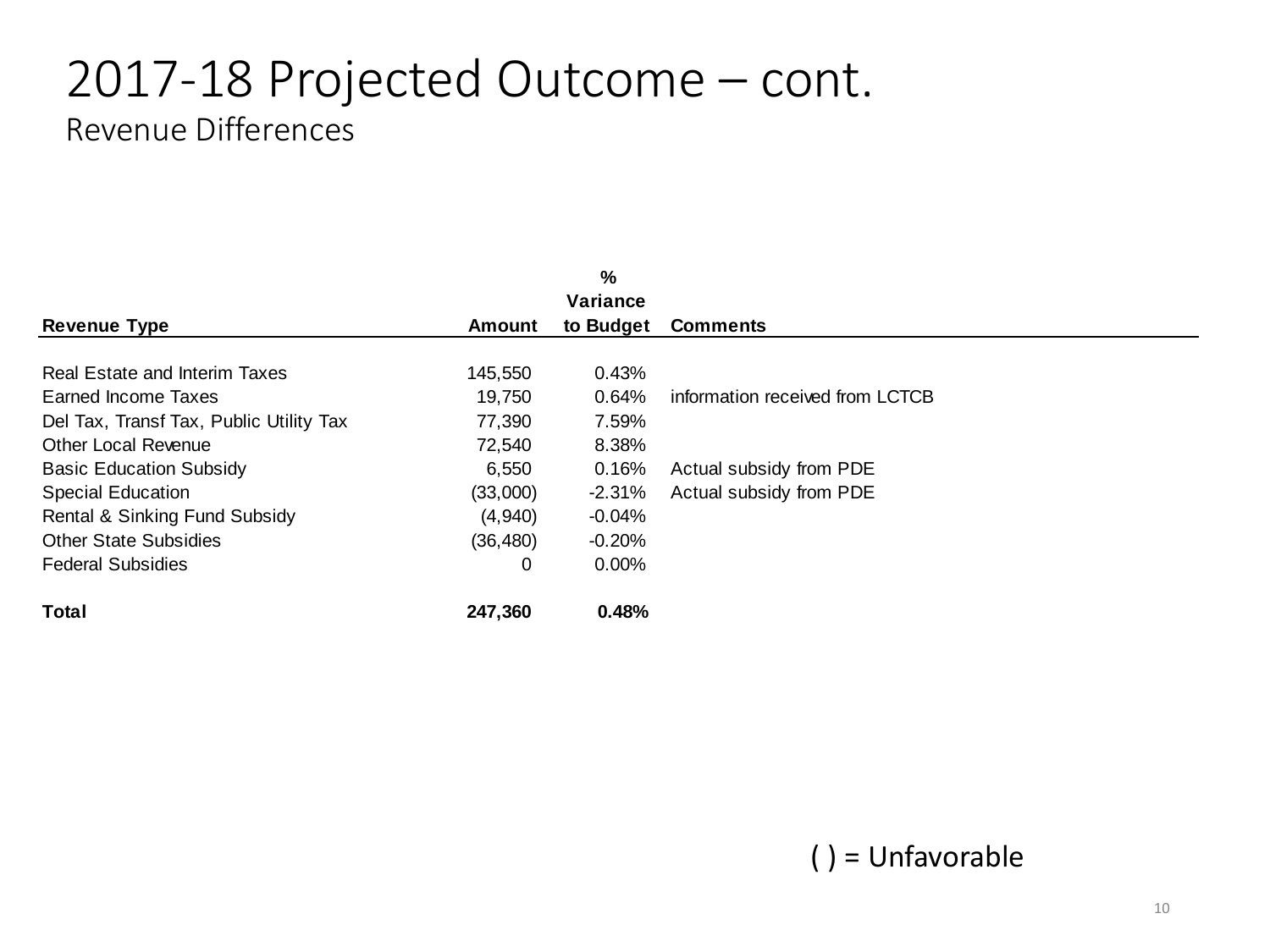#### 2017-18 Projected Outcome – cont. Expenditure

|                           |           | $\frac{0}{0}$                       |                                                   |
|---------------------------|-----------|-------------------------------------|---------------------------------------------------|
| <b>Account Type</b>       |           | Variance<br><b>Amount to Budget</b> | <b>Comments</b>                                   |
| Salaries                  |           |                                     |                                                   |
| Professional              | 87,290    | 0.46                                | Administrative, Teaching, and Salary Exempt staff |
| Support                   | (43, 280) | (1.28)                              |                                                   |
| Total:                    | 44,010    | 0.20                                |                                                   |
| <b>Benefits</b>           |           |                                     |                                                   |
| Social Security           | 1,740     | 0.10                                |                                                   |
| Retirement                | 14,340    | 0.20                                |                                                   |
| Unemployment              | 10,000    | 50.00                               |                                                   |
| Worker's Comp             | (15, 340) | (8.87)                              |                                                   |
| Tuition                   | -         | $\overline{\phantom{a}}$            |                                                   |
| Health Insurance          | (58, 530) | (1.11)                              |                                                   |
| <b>Employer Share TSA</b> |           | $\blacksquare$                      |                                                   |
| Total:                    | (47, 790) | (0.33)                              |                                                   |

#### ( ) = Unfavorable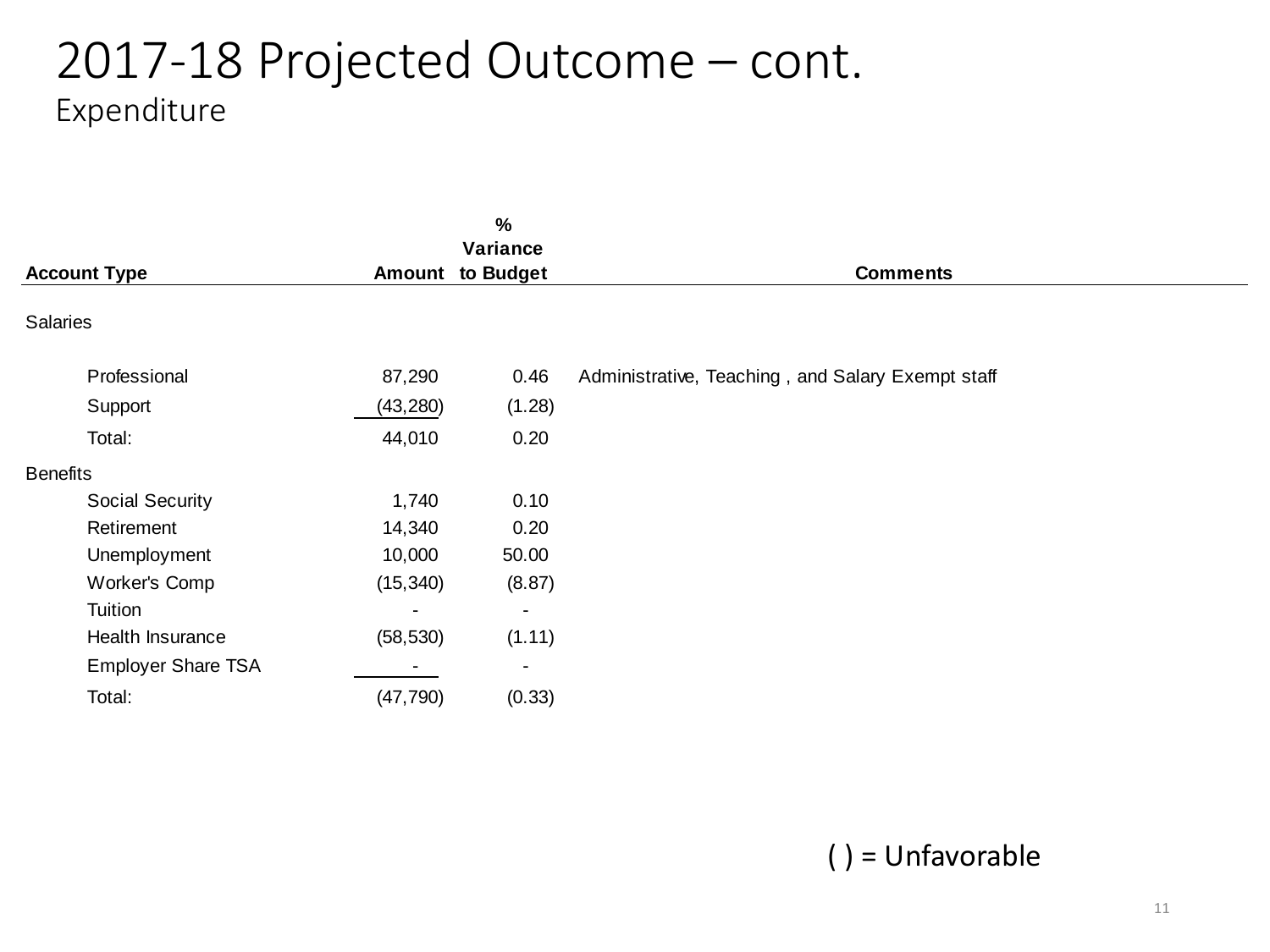#### 2017-18 Projected Outcome – cont. Expenditure Differences – cont.

|                                        |            | $\frac{0}{0}$ |                                                                                                                                                                |
|----------------------------------------|------------|---------------|----------------------------------------------------------------------------------------------------------------------------------------------------------------|
|                                        |            | Variance      |                                                                                                                                                                |
| <b>Account Type</b>                    | Amount     | to Budget     | <b>Comments</b>                                                                                                                                                |
| <b>Purchased Professional Services</b> | 142,940    | 4.80          | IU contract savings - changes in enrollment & updated unit costs from IU                                                                                       |
| <b>Purchased Property Services</b>     | 85,330     | 9.62          | Savings: Electricity - \$32,530; Water/sewer - \$32,800                                                                                                        |
| <b>Other Purchased Services</b>        | 36,080     | 1.21          | Savings: CTC tuition \$71,010 (includes \$40,000 subsidy);<br>Increases: Charter School tuition \$21,310, liability & student accident insurance -<br>\$11,010 |
| <b>Supplies</b>                        | 42,140     | 3.17          | Savings: natural gas costs (\$23,140), fuel oil (\$20,000)                                                                                                     |
| Equipment                              |            |               |                                                                                                                                                                |
| Other Objects - Dues & Memberships     | (149, 680) | (321.13)      | Prior Years' tax refunds due to reassessments & exonerations - reduce fund<br>balance (assignment for appeals)                                                 |
| Other Objects - Debt Interest          | 37,000     | 4.96          | Savings from 2011 Debt refunding - transfer to Capital Reserve                                                                                                 |
| Other Financing Uses - Debt Principal  | 40,000     | 0.80          | Savings from 2011 Debt refunding - transfer to Capital Reserve                                                                                                 |
| Transfer to Capital Reserve            | (77,000)   |               | Transfer of savings form 2011 debt refunding                                                                                                                   |
| <b>Budgetary Reserve</b>               | 400,000    |               | Unused Budgetary Reserve                                                                                                                                       |
| Total:                                 | 553,030    | 1.07          |                                                                                                                                                                |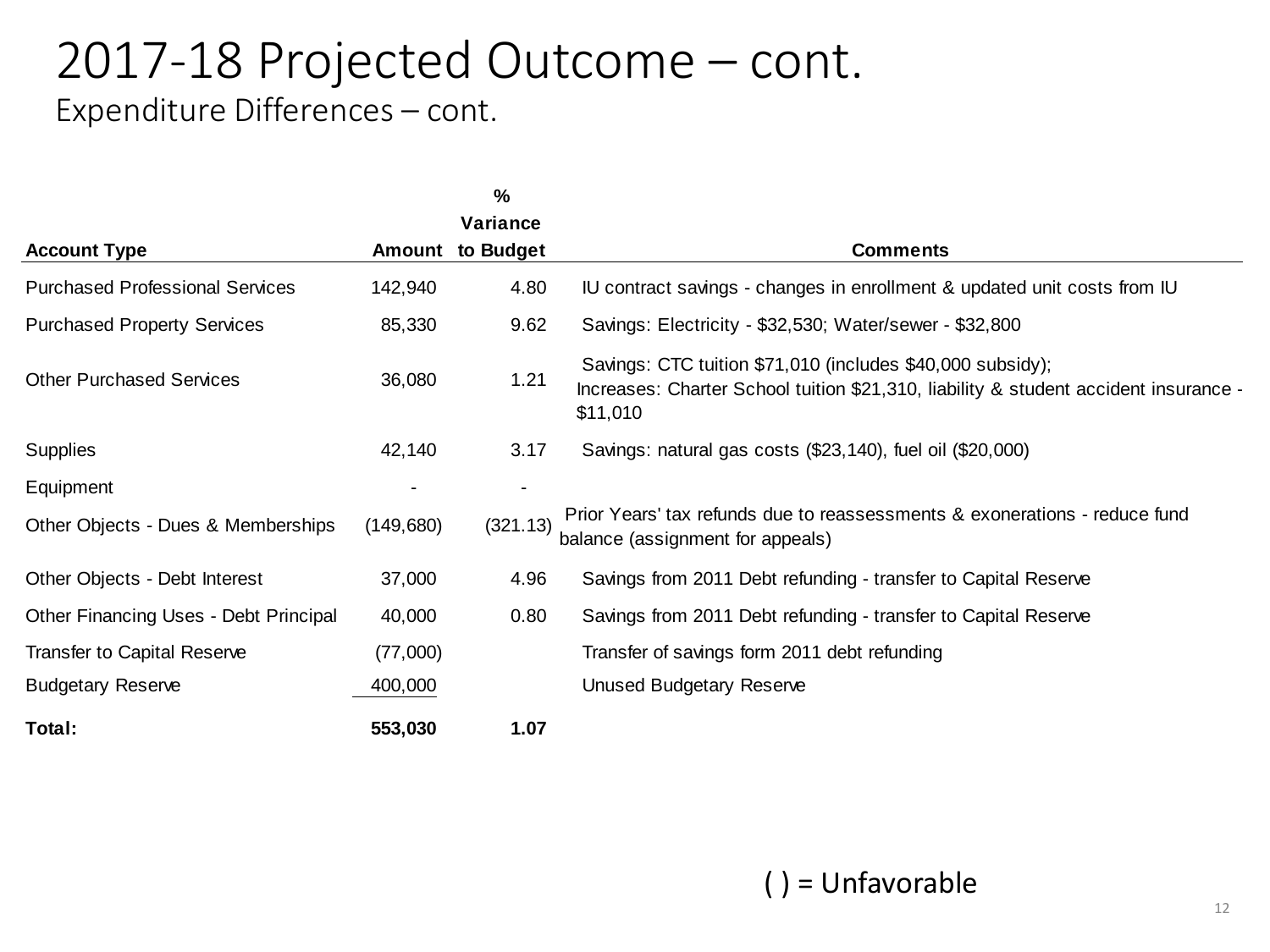### 2018-19 General Fund Budget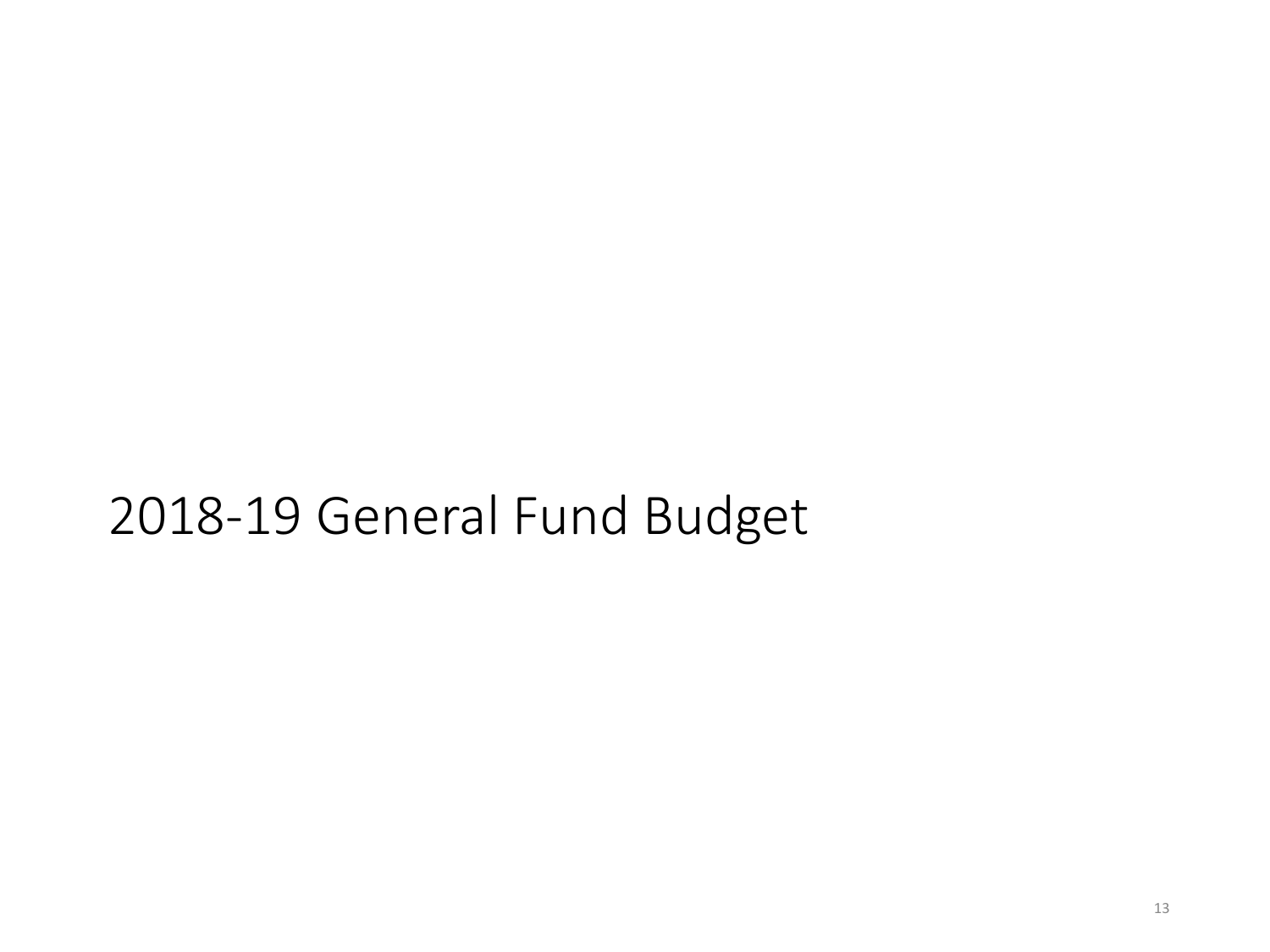## 2018-19 General Fund Budget

#### Assumptions:

- Millage Increase :
	- Act 1 index of 2.8%
- 0.80% growth in assessment
- 3% increase to Earned Income Tax
- 2% increase to Basic Education Subsidy; 1.7% increase to Special Education **Subsidy**
- Net 3.33% increase to total salaries
	- 2.75% regular salary increase; includes increases for educational attainment, teachers returning from leaves, and new position (50% speech therapist); reductions for retirements.
- Retirement rate  $-33.43\%$  (2.64% increase from 17/18 rate of 32.57%)
- 8% increase to medical insurance
- Textbook adoptions \$55,000 savings for textbooks.
	- 2017-18 budget for new textbooks: \$80,000
	- 2018-19 budget for new textbooks: \$25,000
- No 2018-19 Capital Reserve Transfer budgeted
	- 2017-18 Transfer is \$77,000 savings from debt refunding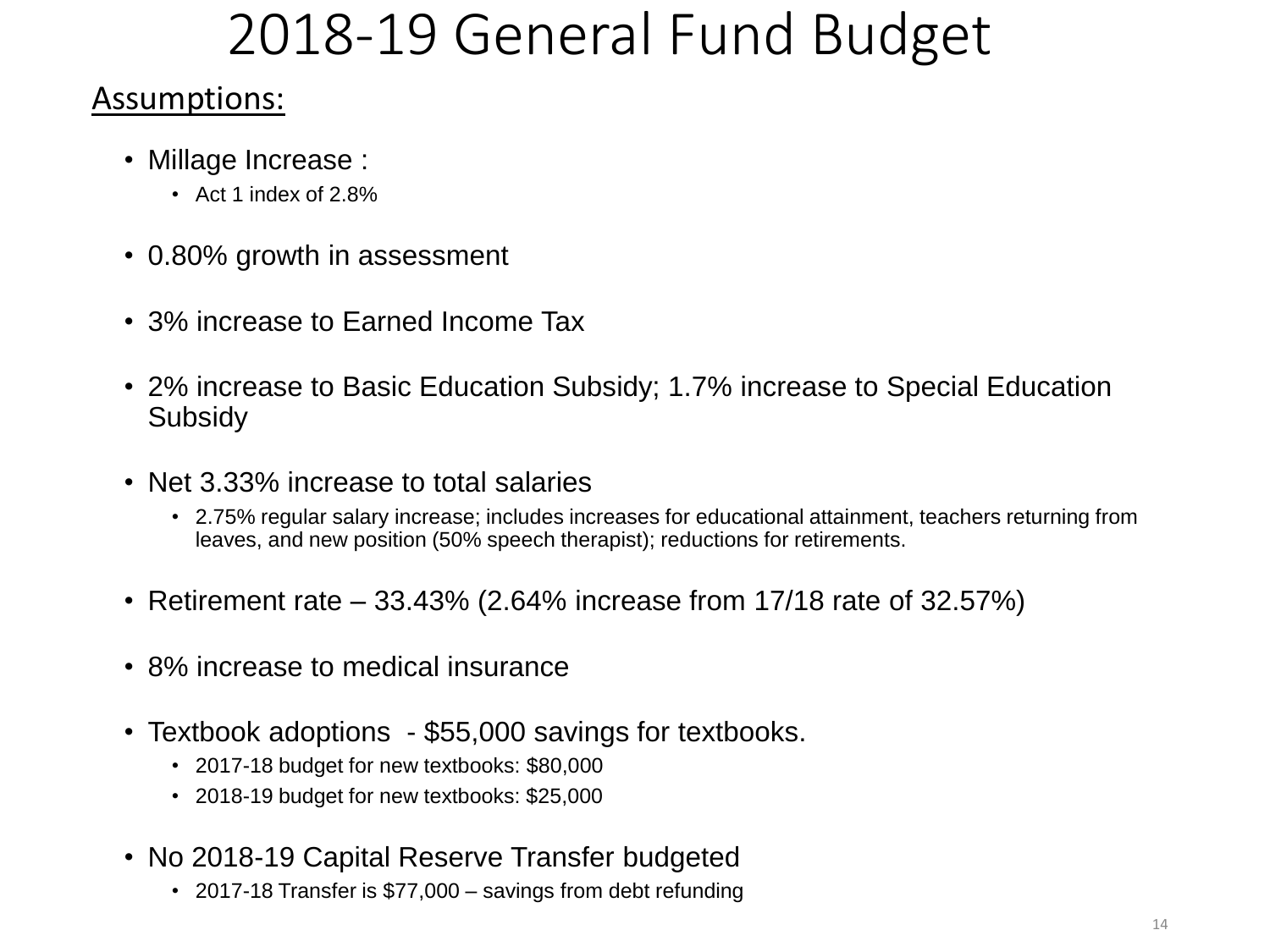### 2018-19 Budget 2.8% millage increase - Index

|                                                       | 2017-18<br><b>Budget</b> | 2017-18<br>Projected | 2018-19<br>Proposed | <b>Difference</b> | $\frac{9}{6}$<br>Change |
|-------------------------------------------------------|--------------------------|----------------------|---------------------|-------------------|-------------------------|
| <b>Total Fund Balance - Beginning</b>                 | 6,180,430                | 6,180,430            | 6,602,090           | 421,660           | 6.82                    |
| Revenue:                                              |                          |                      |                     |                   |                         |
| Local                                                 | 38,719,380               | 39,034,610           | 40,145,490          | 1,110,880         | 2.85                    |
| <b>State</b>                                          | 12,273,040               | 12,205,170           | 12,644,550          | 439,380           | 3.60                    |
| Federal                                               | 470,890                  | 470,890              | 470,890             | 0                 | 0.00                    |
| <b>Other Financing Sources</b>                        | $\mathbf 0$              | $\mathbf 0$          | 0                   | 0                 |                         |
| Total:                                                | 51,463,310               | 51,710,670           | 53,260,930          | 1,550,260         | 3.00                    |
| <b>Expenditures</b>                                   | 51,842,040               | 51,212,010           | 53,574,950          |                   |                         |
| <b>Transfer to Capital Reserve</b>                    | 0                        | 77,000               | 0                   |                   |                         |
| <b>Total Expenditures and Transfers</b>               | 51,842,040               | 51,289,010           | 53,574,950          | (2, 285, 940)     | 4.46                    |
| <b>Operating Balance:</b>                             | (378, 730)               | 421,660              | (314, 020)          |                   |                         |
| <b>Total Fund Balance - Ending</b>                    | 5,801,700                | 6,602,090            | 6,288,070           |                   |                         |
| <b>Assigned for Retirement</b>                        | 1,300,000                | 1,300,000            | 1,300,000           |                   |                         |
| <b>Assigned for Lost Appeals</b>                      | 470,000                  | 176,780              | 176,780             |                   |                         |
| <b>Assigned for Technology</b>                        | 554,000                  | 554,000              | 554,000             |                   |                         |
| <b>Unassigned Fund Balance</b>                        | 3,477,700                | 4,571,310            | 4,257,290           |                   |                         |
| <b>Total Fund Balance</b>                             | 5,801,700                | 6,602,090            | 6,288,070           |                   |                         |
| % of Unassigned Fund Balance<br>to Total Expenditures | 6.71%                    | 8.91%                | 7.95%               |                   |                         |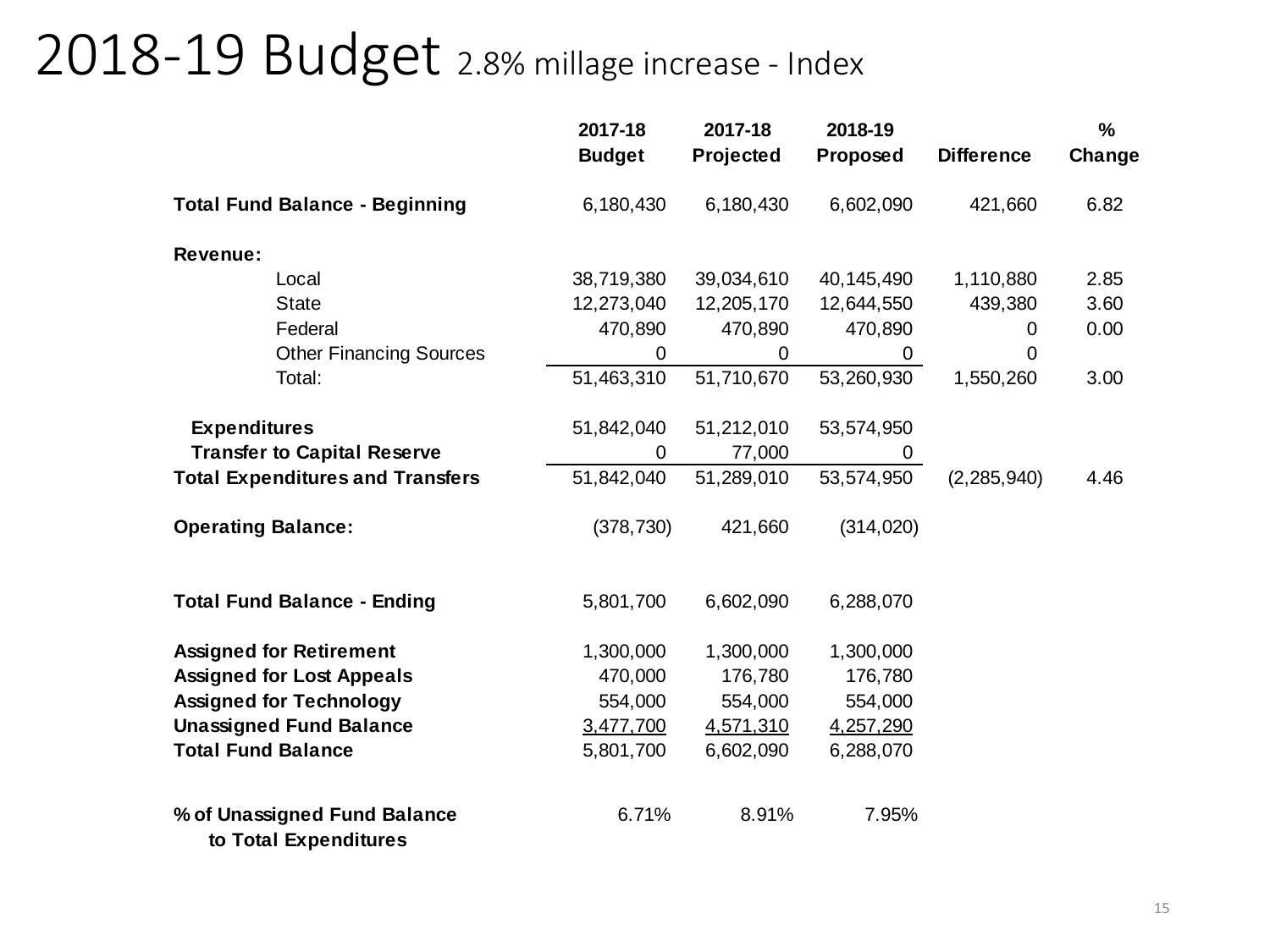#### 2018-19 Budget– cont.

Revenue Differences – 2.8% millage increase

|                                         |           | %               |                                                           |
|-----------------------------------------|-----------|-----------------|-----------------------------------------------------------|
| <b>Revenue Type</b>                     | Amount    | <b>Increase</b> | <b>Comments</b>                                           |
|                                         |           |                 |                                                           |
| Real Estate and Interim Taxes           | 1,013,270 | 2.99%           | 0.80% assessment increase; 2.8% millage increase          |
| Earned Income Taxes                     | 93,000    | 3.00%           | <b>LCTCB</b> report                                       |
| Del Tax, Transf Tax, Public Utility Tax | 2,610     | 0.24%           |                                                           |
| Other Local Income                      | 2,000     | 0.21%           |                                                           |
| <b>Basic Education Subsidy</b>          | 83,450    | 2.00%           | Assumes a 2% increase from 2018-19                        |
| <b>Special Education</b>                | 23,130    | 1.66%           | Assumes a 1.7% increase from 2018-19                      |
| Rental & Sinking Fund Subsidy           | (4, 240)  | $-0.85\%$       | due to structure of debt payments and project reimb rates |
| Social Security Reimbursement           | 27,120    | 4.26%           |                                                           |
| <b>Retirement Subsidy</b>               | 303,070   | 36.35%          | PSERS contribution rate increasing from 32.57% to 33.43%  |
| <b>Other State Subsidies</b>            | 6,850     | 0.41%           | Accountability Block, Transportation, 1305-1306 Subsidy   |
| <b>Federal Subsidies</b>                | 0         | 0.00%           |                                                           |

**Total 1,550,260 3.00%**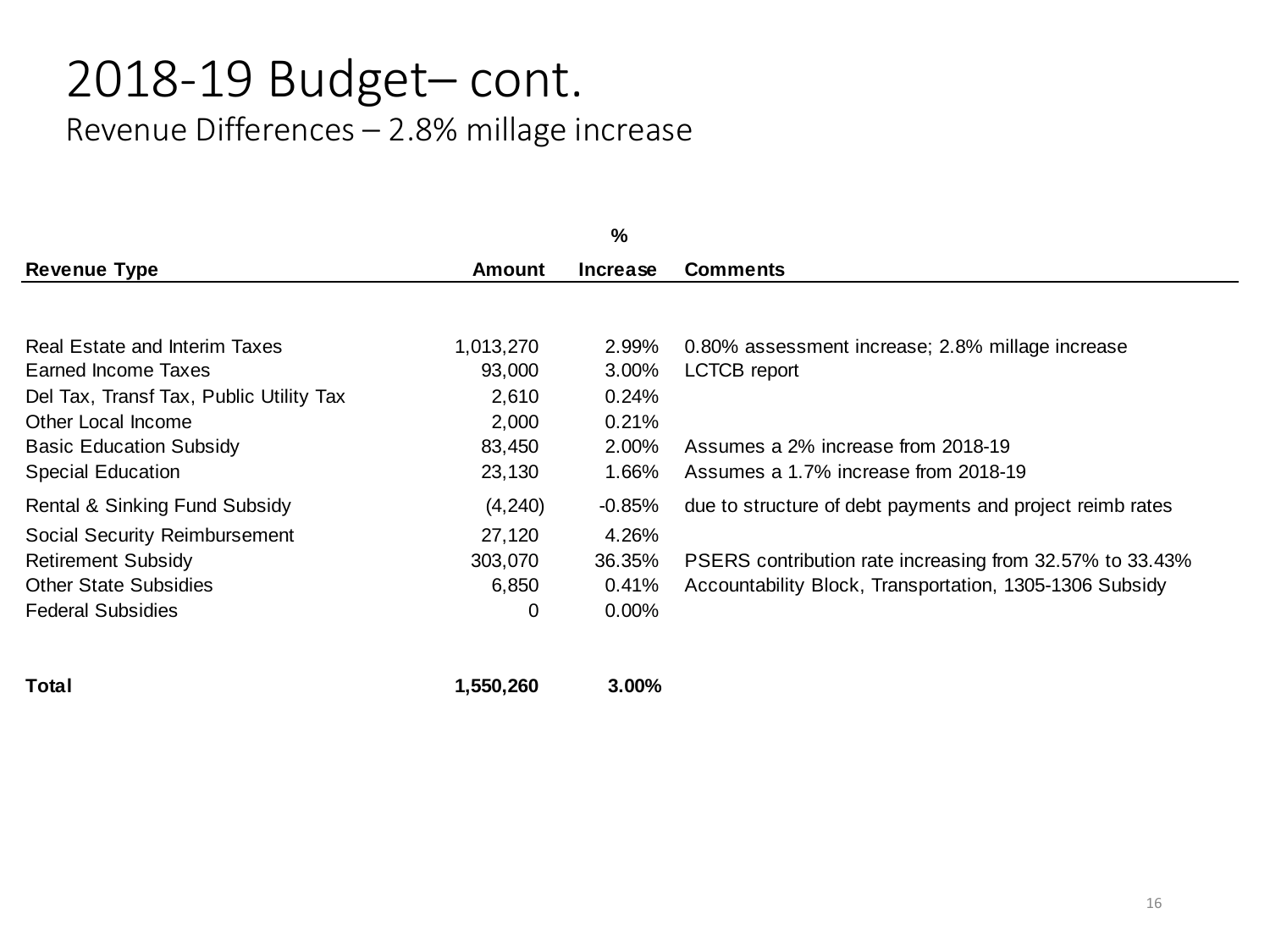#### 2018-19 Budget– cont. Reassessment and the effect on millage rate

|                                                                                                           | 2017-18 Assessment |                                            |                                                                                                           | 2018-19 Assessment |                                         |
|-----------------------------------------------------------------------------------------------------------|--------------------|--------------------------------------------|-----------------------------------------------------------------------------------------------------------|--------------------|-----------------------------------------|
|                                                                                                           | As of Date:        | Amounts                                    |                                                                                                           |                    |                                         |
| Current County 2017-18 Assessment                                                                         | 2017-18 Duplicate  | 1,724,327,100                              | Current County 2018-19 Assessment                                                                         | 11/9/2017          | 2,153,432,600                           |
| <b>Adjustments</b><br>Add Interims                                                                        | Aug-17             | 1,536,800                                  | Adjustments<br><b>Add Interims</b>                                                                        | Aug-17             | No Change                               |
| Amount Per Assessment Change Notices<br><b>Stras Elementary</b><br>Change in Assessment based on Appeals: |                    | (461,500)<br>(796, 500)                    | Amount Per Assessment Change Notices<br><b>Stras Elementary</b><br>Change in Assessment based on Appeals: |                    | No Change<br>(984, 300)                 |
| Willow Valley Golf Course<br>Doubletree<br>Assessment appeal - exempt veteran                             |                    | (1, 255, 100)<br>(5,872,761)<br>(214, 800) | Willow Valley Golf Course<br>Doubletree<br>Assessment appeal - exempt veteran                             |                    | No Change<br>(4, 182, 800)<br>No Change |
| Updated Total Assessment 2017-18                                                                          | Nov-17             | 1,717,263,239                              | Updated Total Assessment 2018-19                                                                          | Nov-17             | 2,148,265,500                           |

**Percent Increase in Assessment 25.10%**

|                                  |         |               |                                         | conversion     |               |
|----------------------------------|---------|---------------|-----------------------------------------|----------------|---------------|
| Proof 2017-18:                   |         |               |                                         | Proof 2018-19: |               |
|                                  |         |               |                                         |                |               |
| Updated Total Assessment 2017-18 |         | 1,717,263,239 | Updated Total Assessment 2018-19        |                | 2,148,265,500 |
| Multiplied times millage         | 20.5494 | 35,288,729    | Multiplied times NEW millage            | 16.4266        | 35,288,729.20 |
| Less Slot funds                  | 636.009 | 34,652,720    | Less Slot funds                         | 636,009        | 34,652,720    |
| Multiplied times Collection rate | 96.8%   | 33,543,833    | <b>Multiplied times Collection rate</b> | 96.8%          | 33,543,833    |
|                                  |         |               |                                         |                |               |
|                                  |         |               |                                         |                |               |

| <b>Conversion</b>                |         |               |  |  |  |
|----------------------------------|---------|---------------|--|--|--|
| Proof 2018-19:                   |         |               |  |  |  |
|                                  |         |               |  |  |  |
| Updated Total Assessment 2018-19 |         | 2,148,265,500 |  |  |  |
| Multiplied times NEW millage     | 16.4266 | 35,288,729.20 |  |  |  |
| <b>Less Slot funds</b>           | 636,009 | 34,652,720    |  |  |  |
| Multiplied times Collection rate | 96.8%   | 33,543,833    |  |  |  |
|                                  |         |               |  |  |  |

| Millage Reduction Summary:                  |         |
|---------------------------------------------|---------|
| 2017-18 Mills                               | 20.5494 |
|                                             |         |
| <b>2018-19 Mills (Revenue Neutral Rate)</b> | 16.4266 |
|                                             |         |
| <b>Mill Reduction</b>                       | 4.1228  |
|                                             |         |
| Mill reduction %                            | 25.10%  |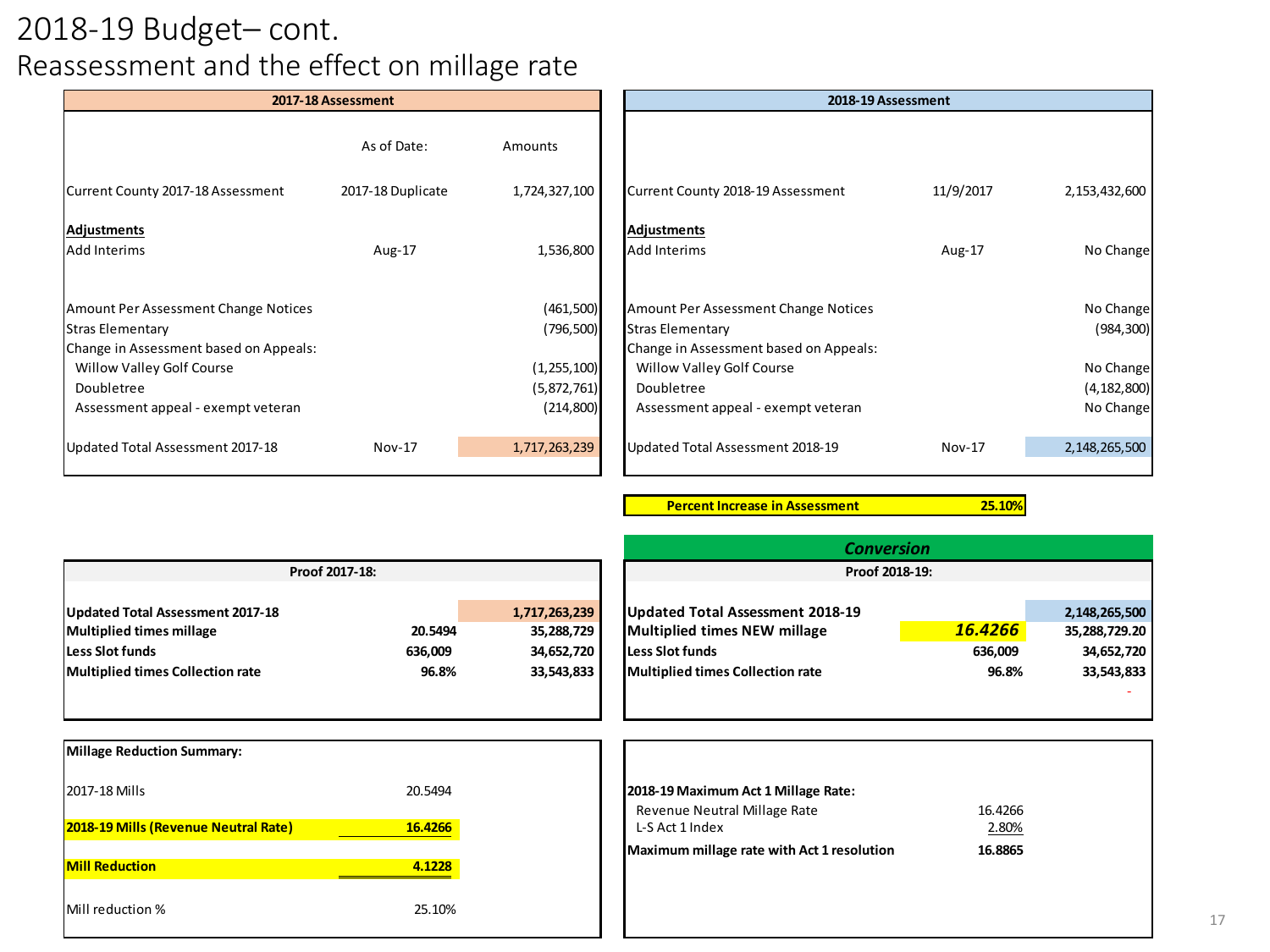## 2018-19 Budget – 2.8% millage increase - Index

#### Expenditure Differences

| ______________       |                | $\%$   |                                                                                                                                                               |
|----------------------|----------------|--------|---------------------------------------------------------------------------------------------------------------------------------------------------------------|
| <b>Account Type</b>  | Amount         | Change | <b>Comments</b>                                                                                                                                               |
| Salaries             |                |        |                                                                                                                                                               |
| Professional         | 685,760        | 3.66   |                                                                                                                                                               |
| Support              | 51,780         | 1.51   |                                                                                                                                                               |
| Total:               | 737,540        |        | 3.33 Includes a 2.75% salary increase; educational attainment; employees<br>returning from leaves, new position (50% speech therapist); retirement<br>savings |
| <b>Benefits</b>      |                |        |                                                                                                                                                               |
| Social Security      | 54,250         | 3.20   |                                                                                                                                                               |
| Retirement           | 437,300        | 6.05   | PSERS contribution rate increasing from 32.57% to 33.43%                                                                                                      |
| Unemployment         |                | 0.00   |                                                                                                                                                               |
| Worker's Comp        | 9,410          | 5.00   |                                                                                                                                                               |
| Tuition              | $\blacksquare$ | 0.00   |                                                                                                                                                               |
| Health Insurance     | 427,080        | 8.00   |                                                                                                                                                               |
| Employer's Share TSA | ۰.             | 0.00   |                                                                                                                                                               |
| Total:               | 928,040        | 6.30   |                                                                                                                                                               |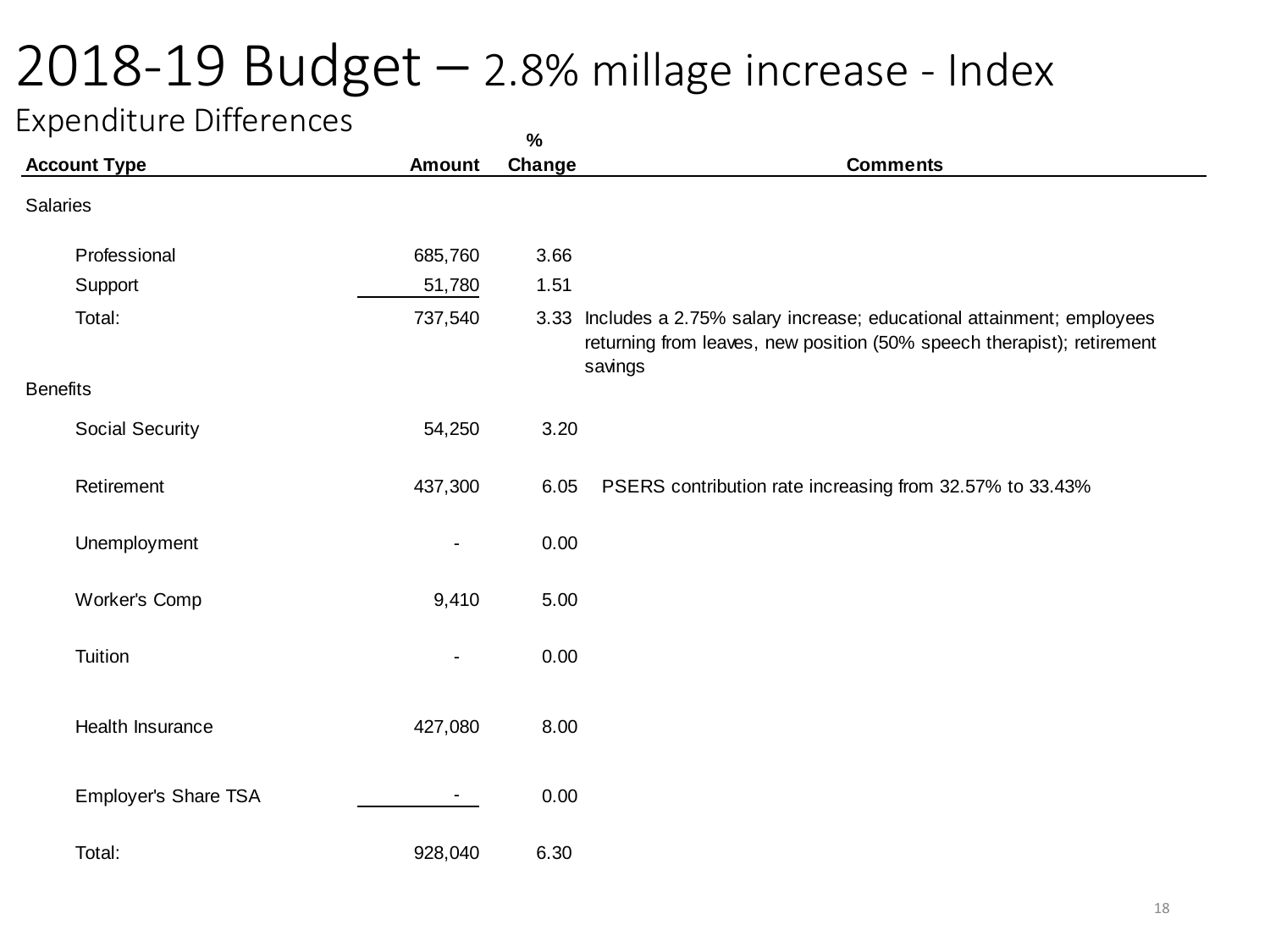#### 2018-19 Budget 2.8% millage increase - Index Expenditure Differences – cont.

|                                        |               | $\%$     |                                                                                                                                               |
|----------------------------------------|---------------|----------|-----------------------------------------------------------------------------------------------------------------------------------------------|
| <b>Account Type</b>                    | <b>Amount</b> | Change   | <b>Comments</b>                                                                                                                               |
|                                        |               |          | \$100,000 for potential School Resource Officer; \$136,570 for preliminary                                                                    |
| <b>Purchased Professional Services</b> | 236,570       | 8.35     | special education contract projections                                                                                                        |
| <b>Purchased Property Services</b>     | 10,750        | 1.34     | increase for electricity                                                                                                                      |
| <b>Other Purchased Services</b>        | 112,550       | 3.81     | \$32,600 for transportation contract; \$45,660 for CTC tuition; \$30,930 for<br>charter school & other tuition.                               |
| Supplies                               | (39, 840)     | (3.09)   | 8% increase for natural gas - \$13,160; Textbook savings - 17/18 HS Lang<br>Arts adoption of \$80,000 vs 18/19 Algebra textbooks for \$25,000 |
| Equipment                              |               | 0.00     |                                                                                                                                               |
| Other Objects - Dues & Memberships     | (149, 680)    | (364.90) | Savings is due to prior year refunds in 17/18; no projection for refunds in<br>18/19                                                          |
| Other Objects - Debt Interest          | (97, 990)     | (13.83)  | Debt Service interest                                                                                                                         |
| Other Financing Uses - Debt Principal  | 225,000       | 4.51     | Debt Service principal                                                                                                                        |
| <b>Transfer to Capital Reserve</b>     | (77,000)      |          | No budgeted transfer for 2018-19                                                                                                              |
| <b>Budgetary Reserve</b>               | 400,000       |          | <b>Budgetary Reserve</b>                                                                                                                      |
| <b>Total Budget Difference:</b>        | 2,285,940     | 4.46     |                                                                                                                                               |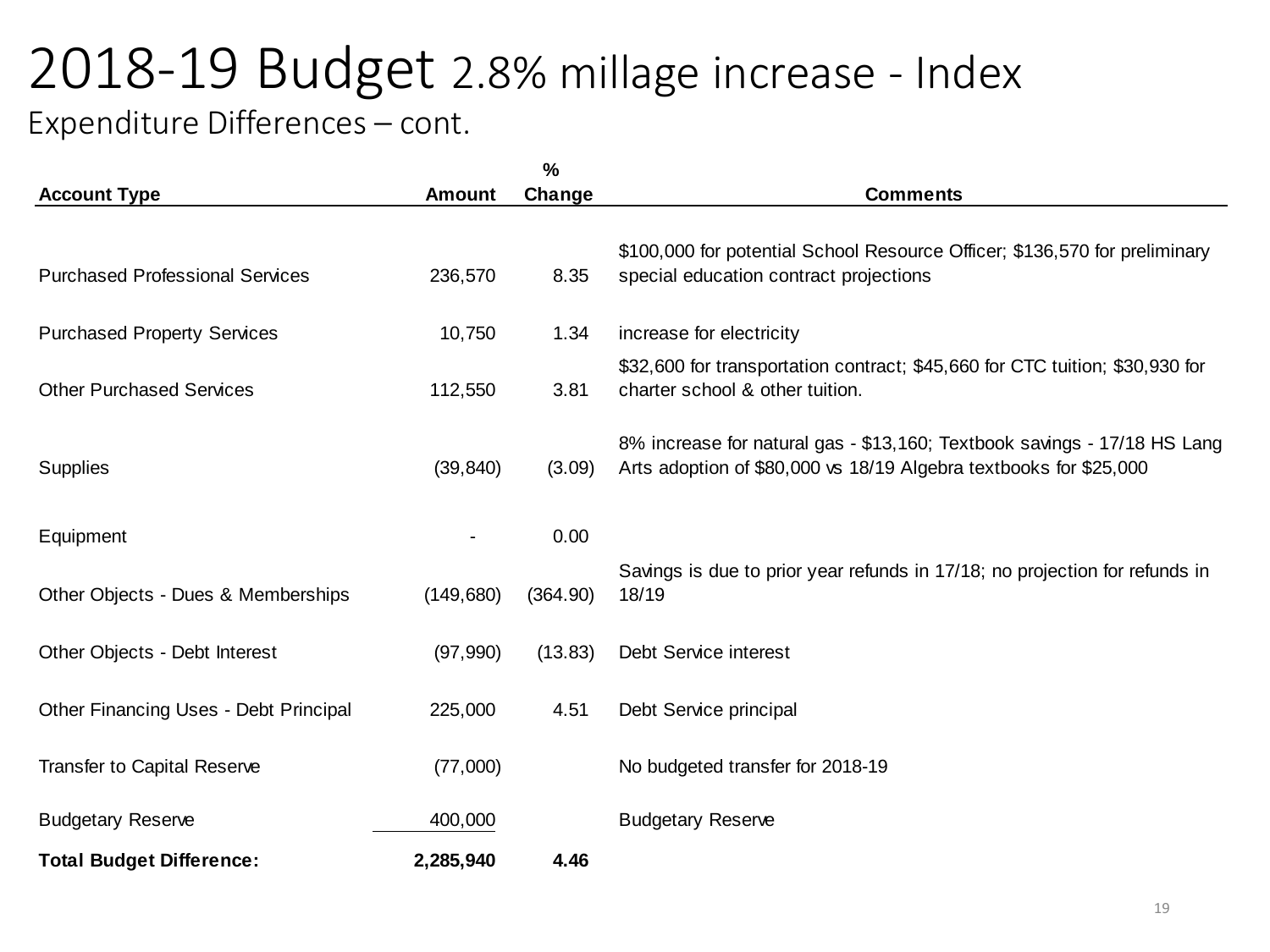### Five-Year Budget Projection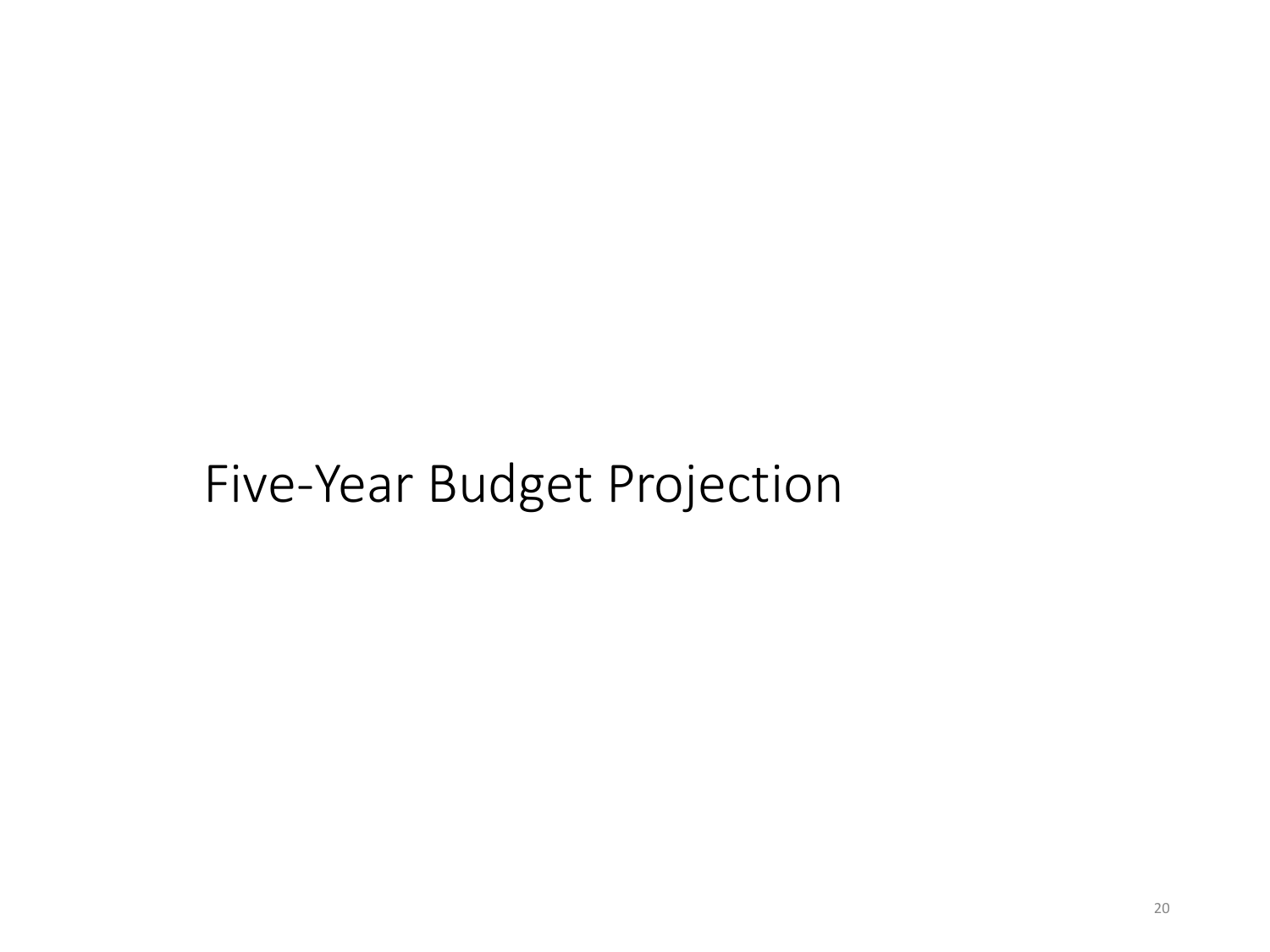#### Five-Year Projection Assumptions

|                                                            | 2018-19        | 2019-20     | 2020-21     | 2021-22        | 2022-23               |
|------------------------------------------------------------|----------------|-------------|-------------|----------------|-----------------------|
|                                                            |                |             |             |                |                       |
| <b>Assessment Growth</b>                                   | 0.80%          | 0.75%       | 0.75%       | 0.75%          | 0.75%                 |
| <b>Tax Rate Increase</b>                                   | 2.80%          | 2.50%       | 2.50%       | 2.50%          | 2.50%                 |
| <b>EIT Growth</b>                                          | 2.00%          | 2.00%       | 2.00%       | 2.00%          | 2.00%                 |
| <b>Retirement Contribution Rate</b>                        | 33.43%         | 34.79%      | 35.26%      | 35.68%         | 36.32%                |
| Wage Increases                                             | 2.75%          | 3.00%       | 3.00%       | 3.00%          | 3.00%                 |
| <b>Medical Increase</b>                                    | 8.00%          | 5.00%       | 5.00%       | 5.00%          | 5.00%                 |
| <b>Basic Education Subsidy Increase</b>                    | 2.00%          | 2.00%       | 2.00%       | 2.00%          | 2.00%                 |
| <b>Hybrid Learning Initiative</b>                          | $\mathbf 0$    | $-4,000$    | $-69,590$   | $\overline{0}$ | 0.00%                 |
| One-to-one Initiative                                      | $\mathbf 0$    | 4,000       | 69,590      | $\mathbf 0$    | $\mathbf 0$           |
| <b>Textbook Adoptions</b>                                  | $-55,000$      | $\mathbf 0$ | $\mathbf 0$ | $\overline{0}$ | $\overline{0}$        |
| Transfer to Capital Reserve Fund (Debt<br>Service savings) | $\mathbf 0$    | $\mathbf 0$ |             |                | 0 1,168,890 5,458,110 |
| Available Act 1 Exceptions:                                |                |             |             |                |                       |
| <b>Retirement Exception</b>                                | $\overline{0}$ | 51,197      | $\Omega$    | $\overline{0}$ | 0                     |
| <b>Special Education Exception</b>                         | 15,557         | 525,340     | 99,725      | 56,914         | 59,760                |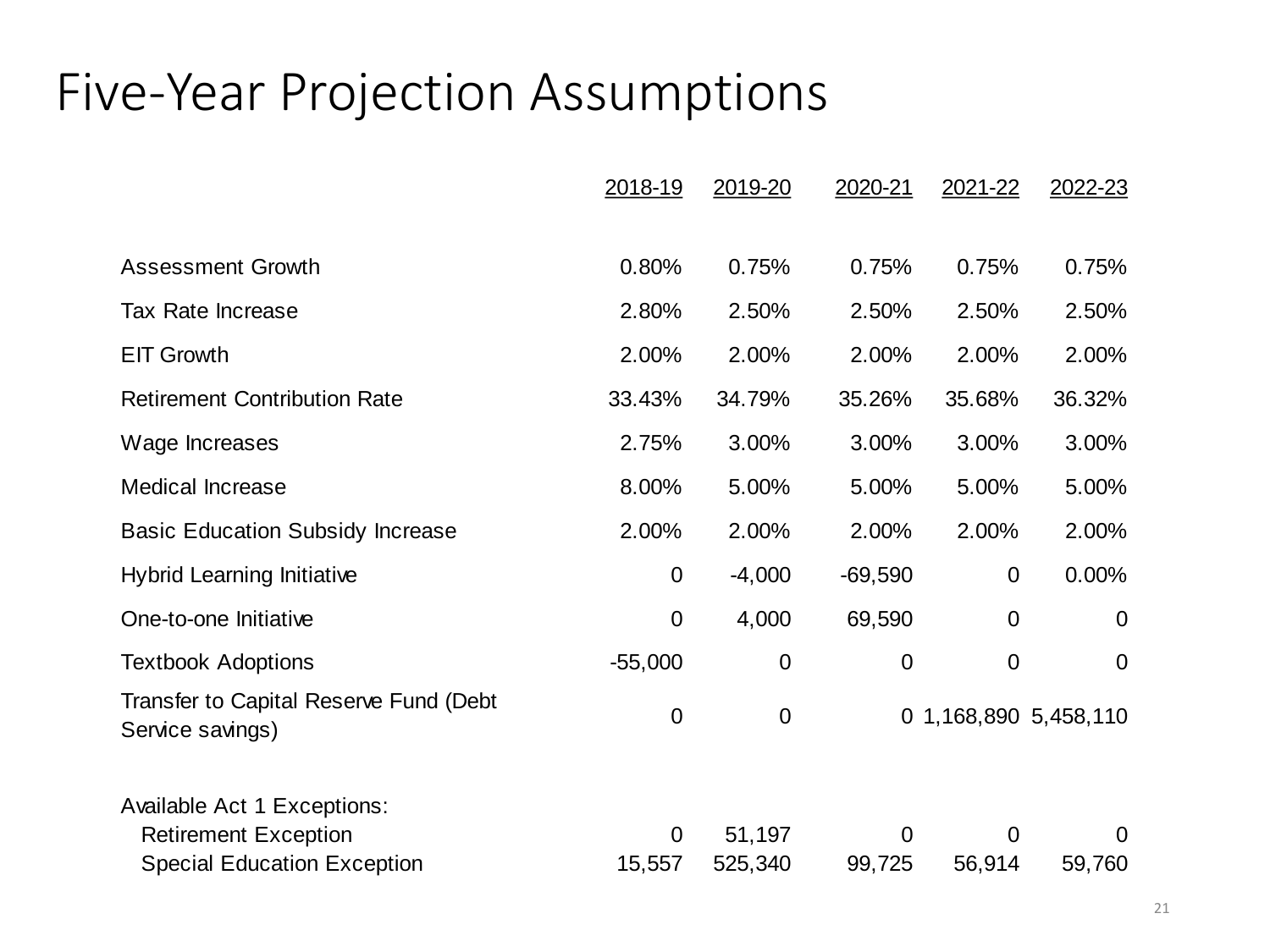#### Five-Year Budget Projection with a 2.8% Millage Increase in 2018-19

|                                                     | <b>Estimated Actual</b> | Projected Budgets |            |            |            |             |  |  |
|-----------------------------------------------------|-------------------------|-------------------|------------|------------|------------|-------------|--|--|
|                                                     | 2017-18                 | 2018-19           | 2019-20    | 2020-21    | 2021-22    | 2022-23     |  |  |
| <b>TOTAL REVENUES</b>                               | 51,710,670              | 53,260,930        | 54,918,934 | 56,571,066 | 58,171,054 | 59,533,180  |  |  |
| TOTAL EXPENDITURES & OTHER<br><b>FINANCING USES</b> | 51,289,010              | 53,574,950        | 55,483,532 | 57,233,123 | 58,965,011 | 60,819,273  |  |  |
| <b>BASELINE OPERATING BALANCE</b>                   | 421,660                 | (314, 020)        | (564, 598) | (662, 057) | (793, 957) | (1,286,093) |  |  |
| TOTAL FUND BALANCE (Beginning of<br>Year)           | 6,180,430               | 6,602,090         | 6,288,070  | 5,723,472  | 5,061,414  | 4,267,457   |  |  |
| TOTAL FUND BALANCE (End of Year)                    | 6,602,090               | 6,288,070         | 5,723,472  | 5,061,414  | 4,267,457  | 2,981,364   |  |  |

• Unspent budgetary reserve will improve the baseline operating balance.

- Budgetary reserve is projected at \$400,000 each year.
- 22 • In addition to budgetary reserve, the conservative budget approach may also improve the projected baseline operating balance.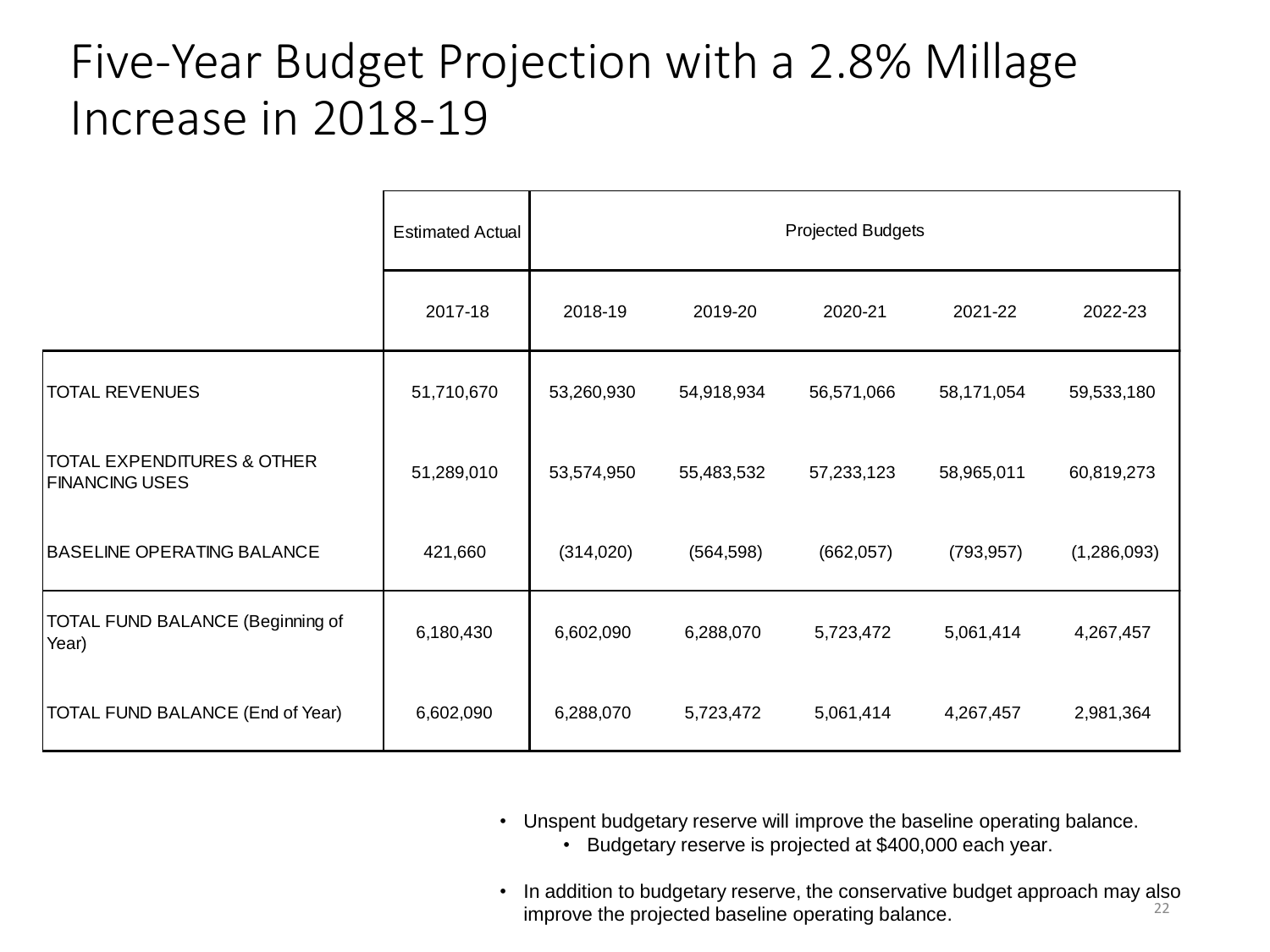# Citizen Participation on Finance Committee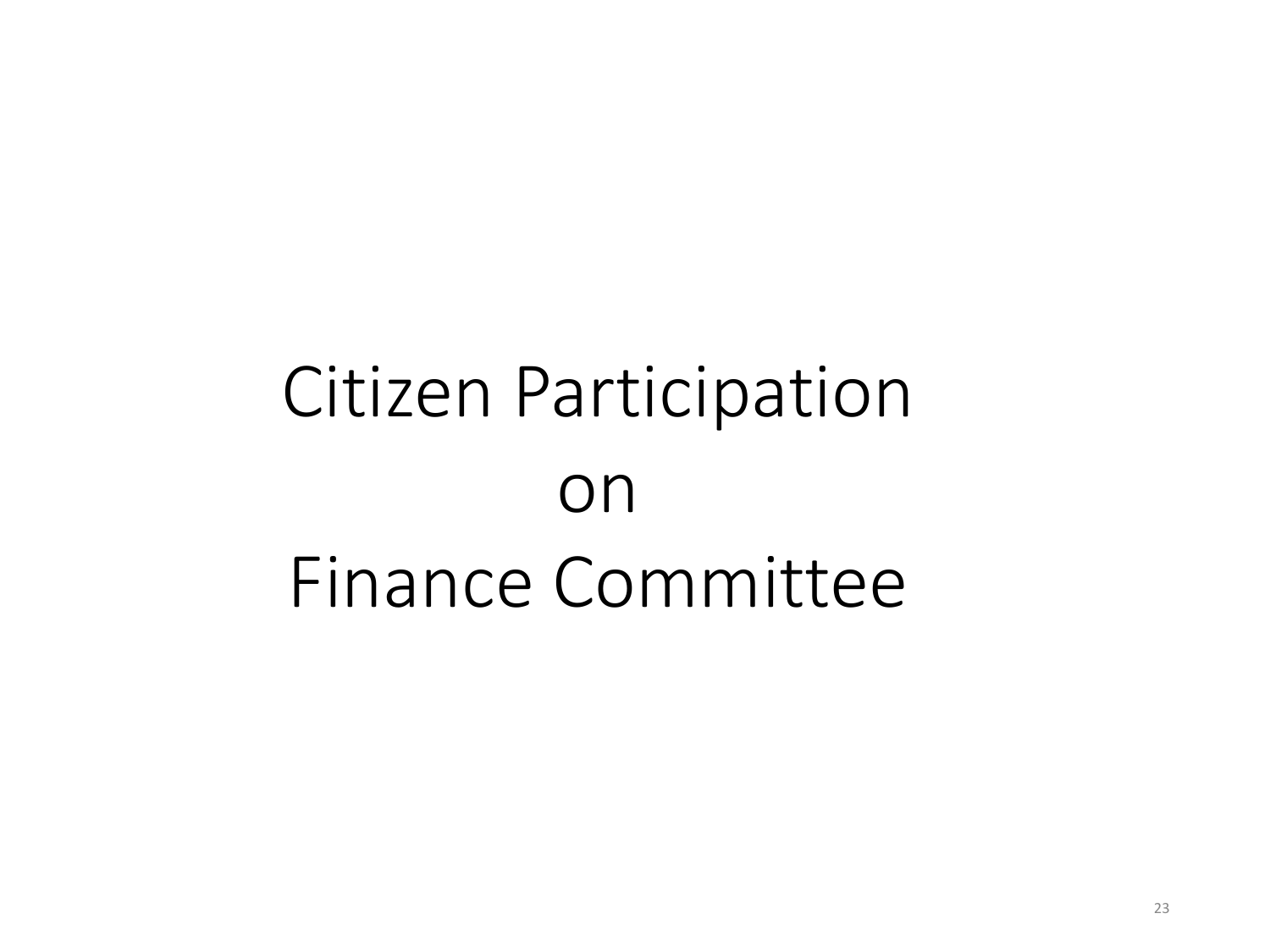### Citizen Participation on Finance Committee